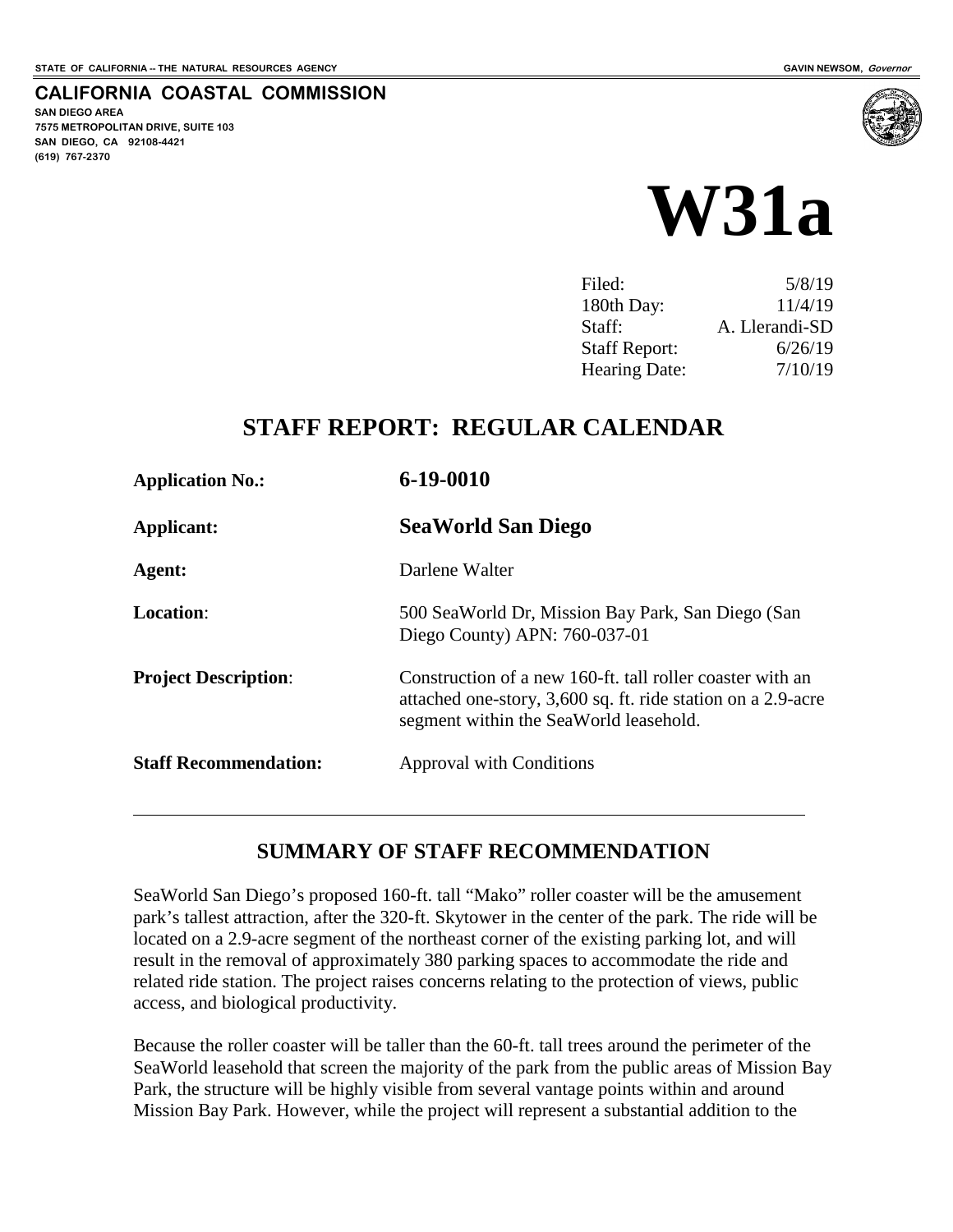skyline, it will not block any ocean views or encroach into any view corridors. The SeaWorld theme park is an existing visitor serving facility that is part of the visual landscape, and the new facility will not significantly change the nature or character of Mission Bay Park or the surrounding community. The structure will be sited in an inland portion of the theme park, rather than along the shoreline, which will help minimize views of the structure from the immediately surrounding vicinity. The roller coaster's visual impact will be mitigated by its open rail-and-frame design, which will be eighty-five percent open to air and light. Additionally, the usage of a sky-like color scheme will aid the structure in blending into the surrounding sky, and the structure will not be illuminated above sixty feet in height, minimizing its visibility at night.

Adverse impacts to public access are not anticipated because SeaWorld conducts annual traffic and parking monitoring that is submitted to the Commission. SeaWorld has demonstrated that the adjacent road segments and intersections are consistently operating at acceptable levels, and that SeaWorld has substantial excess on-site parking capacity to utilize for construction staging and storage during the construction of the ride and to handle increased demand once the construction is complete, eve with the proposed loss of 380 parking spaces. Finally, adverse impacts to biological productivity are not anticipated, due to the noise attenuation measures SeaWorld will incorporate into the construction of the roller coaster. The site is located within an already-developed portion of the theme park area, and will tie into the existing runoff treatment system SeaWorld utilizes.

**Special Condition No. 1** requires that SeaWorld adhere to final staging and construction plans to ensure that construction avoids public access impacts and that the completed developed will incorporate the measures to minimize visual and water quality impacts. **Special Condition No. 2** formally prohibits internal or external lighting – save for legally required emergency lighting – from illuminating any portion of the roller coaster above sixty feet in height from existing or finished grade, whichever is lower. Because construction of the new roller coaster will require grading and excavation in a coastal property, **Special Condition No. 3** requires that all excess graded material must be disposed of at a legal site outside of the coastal zone. Finally, because the proposed Mako roller coaster will be a substantial new addition, it is anticipated to attract additional visitors to SeaWorld, and thus **Special Condition No. 4** gives SeaWorld notice that should its attendance numbers exceed four million visitors annually, further development will require additional traffic analysis, which may potentially require further traffic mitigation measures beyond what is specifically called out in the SeaWorld Master Plan Update**.** 

Commission staff recommends **approval** of coastal development permit application 6-19- 0010 as conditioned.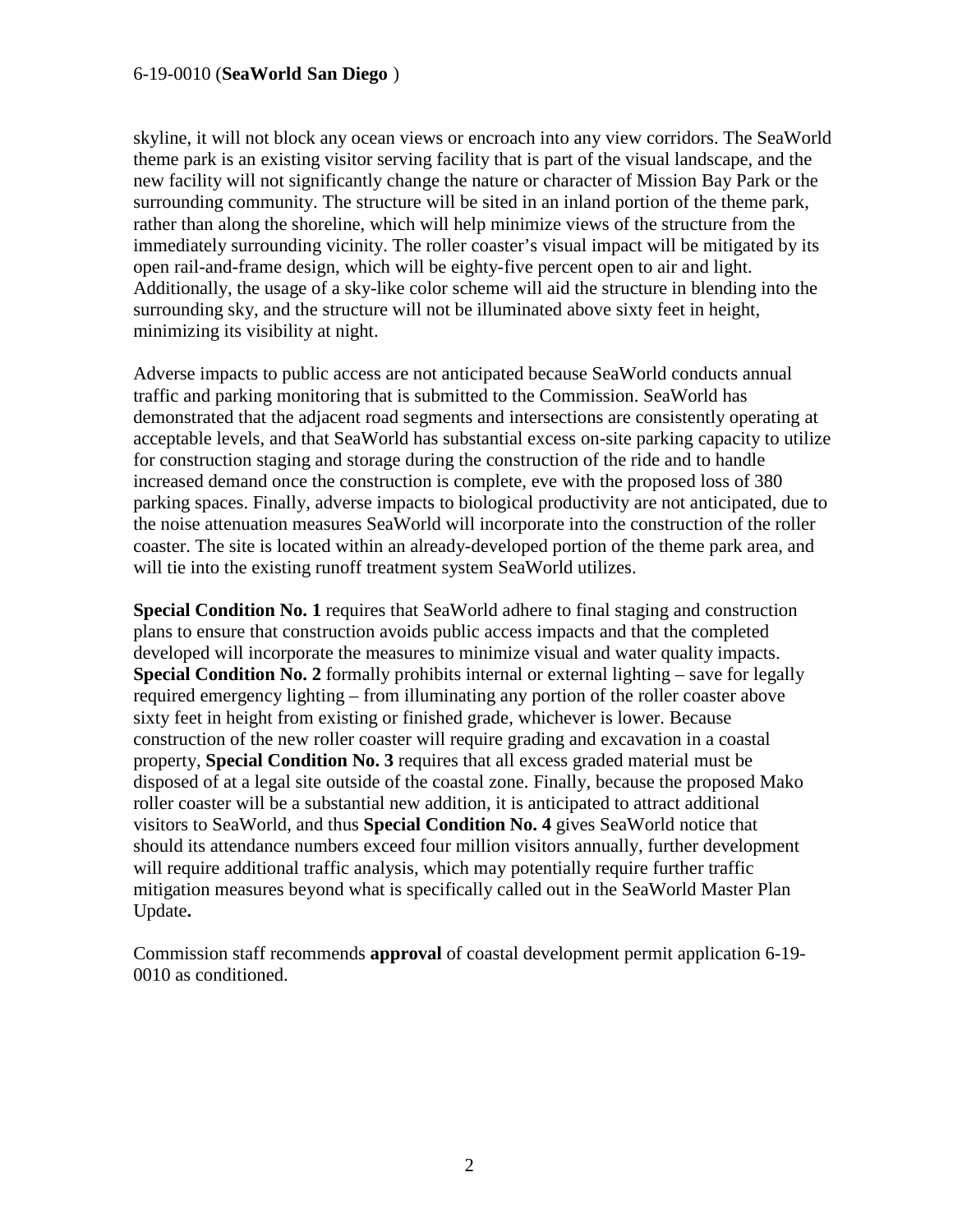# **TABLE OF CONTENTS**

| A.             |  |
|----------------|--|
| <b>B.</b>      |  |
| $\mathbf{C}$ . |  |
| D.             |  |
| Е.             |  |
| F.             |  |
| G.             |  |
| H.             |  |

# **APPENDICES**

[Appendix A – Substantive File Documents](#page-27-0)

### **EXHIBITS**

[Exhibit 1 – Vicinity Map](https://documents.coastal.ca.gov/reports/2019/7/w31a/w31a-7-2019-exhibits.pdf) [Exhibit 2 – Aerial View](https://documents.coastal.ca.gov/reports/2019/7/w31a/w31a-7-2019-exhibits.pdf) [Exhibit 3 – Project Plans](https://documents.coastal.ca.gov/reports/2019/7/w31a/w31a-7-2019-exhibits.pdf) [Exhibit 4 – Visual Renderings](https://documents.coastal.ca.gov/reports/2019/7/w31a/w31a-7-2019-exhibits.pdf)  [Exhibit 5 – Color Scheme](https://documents.coastal.ca.gov/reports/2019/7/w31a/w31a-7-2019-exhibits.pdf)  [Exhibit 6 – Master Plan Development Areas](https://documents.coastal.ca.gov/reports/2019/7/w31a/w31a-7-2019-exhibits.pdf)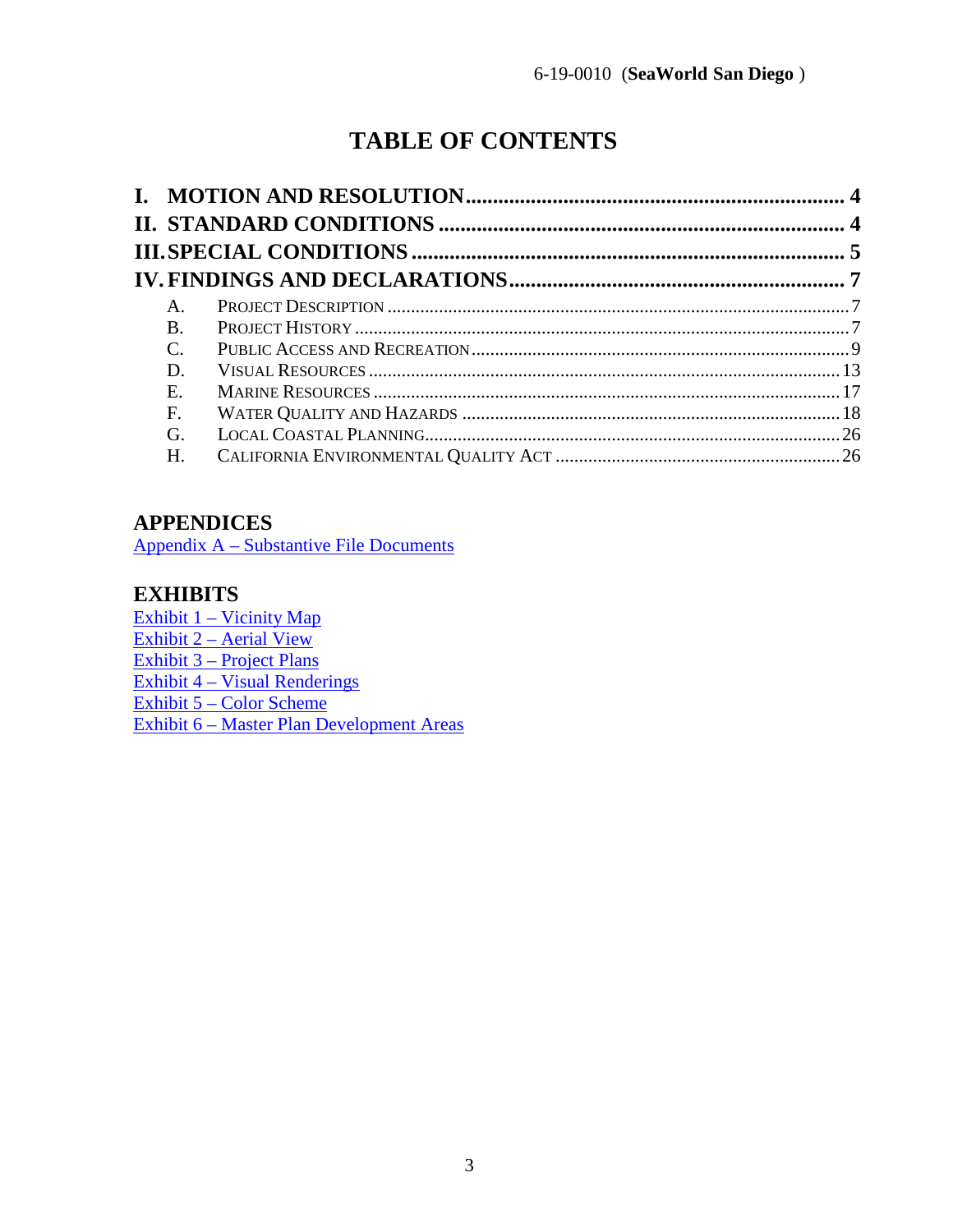# <span id="page-3-0"></span>**I. MOTION AND RESOLUTION**

### **Motion:**

*I move that the Commission approve Coastal Development Permit Application No. 6-19-0010 subject to the conditions set forth in the staff recommendation.* 

Staff recommends a **YES** vote on the foregoing motion. Passage of this motion will result in conditional approval of the permit and adoption of the following resolution and findings. The motion passes only by affirmative vote of a majority of the Commissioners present.

### **Resolution:**

*The Commission hereby approves coastal development permit 6-19-0010 and adopts the findings set forth below on grounds that the development as conditioned will be in conformity with the policies of Chapter 3 of the Coastal Act and will not prejudice the ability of the local government having jurisdiction over the area to prepare a Local Coastal Program conforming to the provisions of Chapter 3. Approval of the permit complies with the California Environmental Quality Act because either 1) feasible mitigation measures and/or alternatives have been incorporated to substantially lessen any significant adverse effects of the development on the environment, or 2) there are no further feasible mitigation measures or alternatives that would substantially lessen any significant adverse impacts of the development on the environment.* 

# <span id="page-3-1"></span>**II. STANDARD CONDITIONS**

This permit is granted subject to the following standard conditions:

- 1. **Notice of Receipt and Acknowledgment**. The permit is not valid and development shall not commence until a copy of the permit, signed by the permittee or authorized agent, acknowledging receipt of the permit and acceptance of the terms and conditions, is returned to the Commission office.
- 2. **Expiration.** If development has not commenced, the permit will expire two years from the date on which the Commission voted on the application. Development shall be pursued in a diligent manner and completed in a reasonable period of time. Application for extension of the permit must be made prior to the expiration date.
- 3. **Interpretation.** Any questions of intent or interpretation of any condition will be resolved by the Executive Director or the Commission.
- 4. **Assignment.** The permit may be assigned to any qualified person, provided assignee files with the Commission an affidavit accepting all terms and conditions of the permit.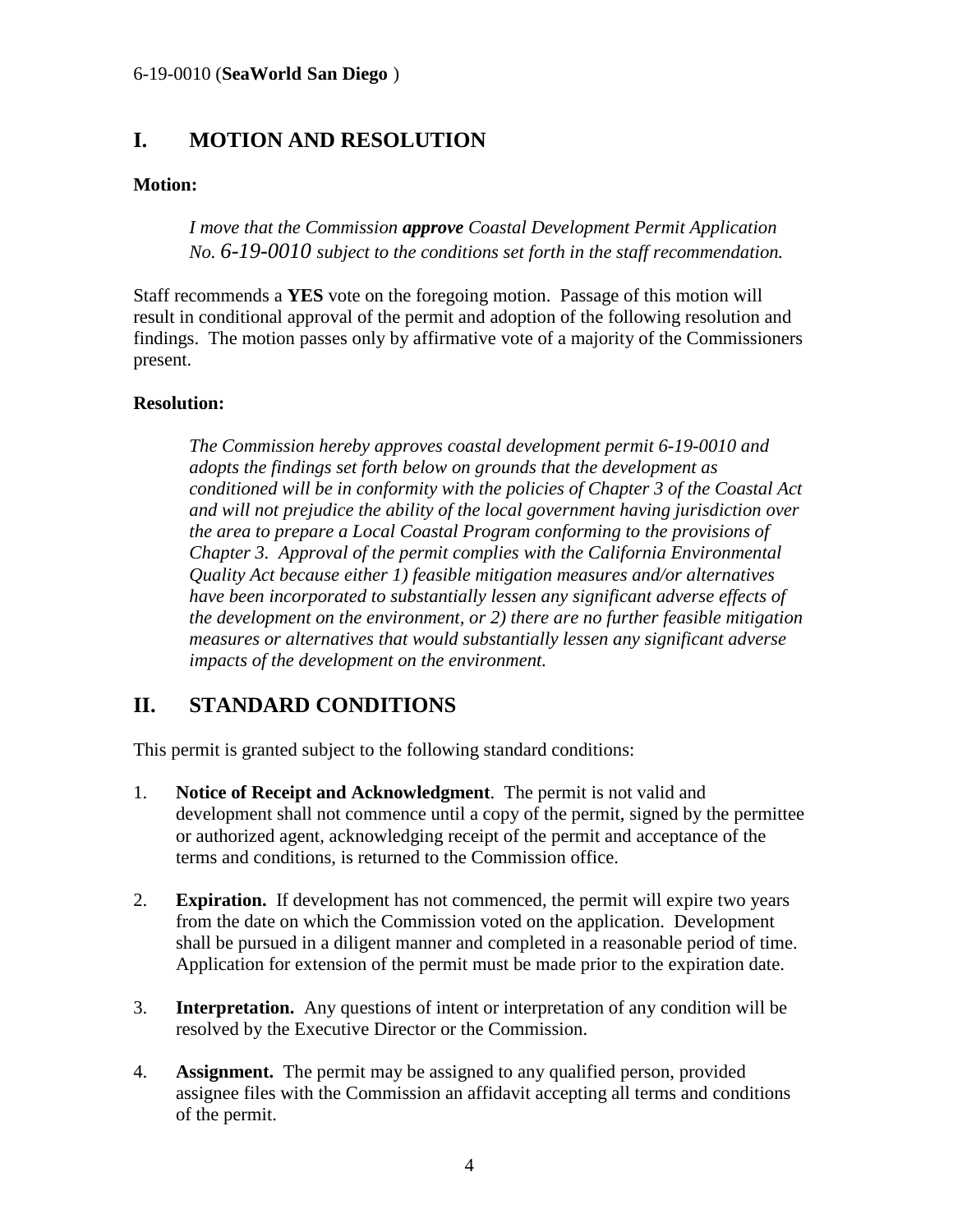5. **Terms and Conditions Run with the Land.** These terms and conditions shall be perpetual, and it is the intention of the Commission and the permittee to bind all future owners and possessors of the subject property to the terms and conditions.

## <span id="page-4-0"></span>**III. SPECIAL CONDITIONS**

This permit is granted subject to the following special conditions:

#### 1. **Submittal of Final Plans**

- A. **PRIOR TO ISSUANCE OF THE COASTAL DEVELOPMENT PERMIT**, the applicant shall submit, for the review and written approval of the Executive Director, one full-size set of the following final plans:
	- i. Final construction and landscape plans that substantially conform to the plans submitted to the Commission on January 4, 2019, by SeaWorld San Diego, dated November 5, 2018.
	- ii. Final color plans that substantially conform to the color scheme submitted to the Commission on January 4, 2019, by SeaWorld San Diego, primarily consisting of the colors "Pastel Turquoise" (Code RAL 6034) and "Blue Aqua" (Code RAL 5021), or the equivalent.
	- iii. Final drainage plans that substantially conform to the plans submitted to the Commission on January 4, 2019, by SeaWorld San Diego and demonstrate that runoff from the ride area will enter into the permitted runoff treatment system operated by SeaWorld subject to the approved Regional Water Quality Control Board Permit.
	- iv. Final construction staging and storage plans that demonstrate that construction staging and storing shall occur entirely within the SeaWorld leasehold while still providing sufficient on-site parking for anticipated visitor and employee parking demand.
- B. The permittee shall undertake development in conformance with the approved final plans unless the Commission amends this permit or the Executive Director determines that no amendment is legally required for any proposed minor deviations.

### 2. **Submittal of Final Lighting Plan.**

A. **PRIOR TO ISSUANCE OF THE COASTAL DEVELOPMENT PERMIT**, the applicant shall submit, for the review and written approval of the Executive Director, a final lighting plan for the proposed ride and shall include, at a minimum: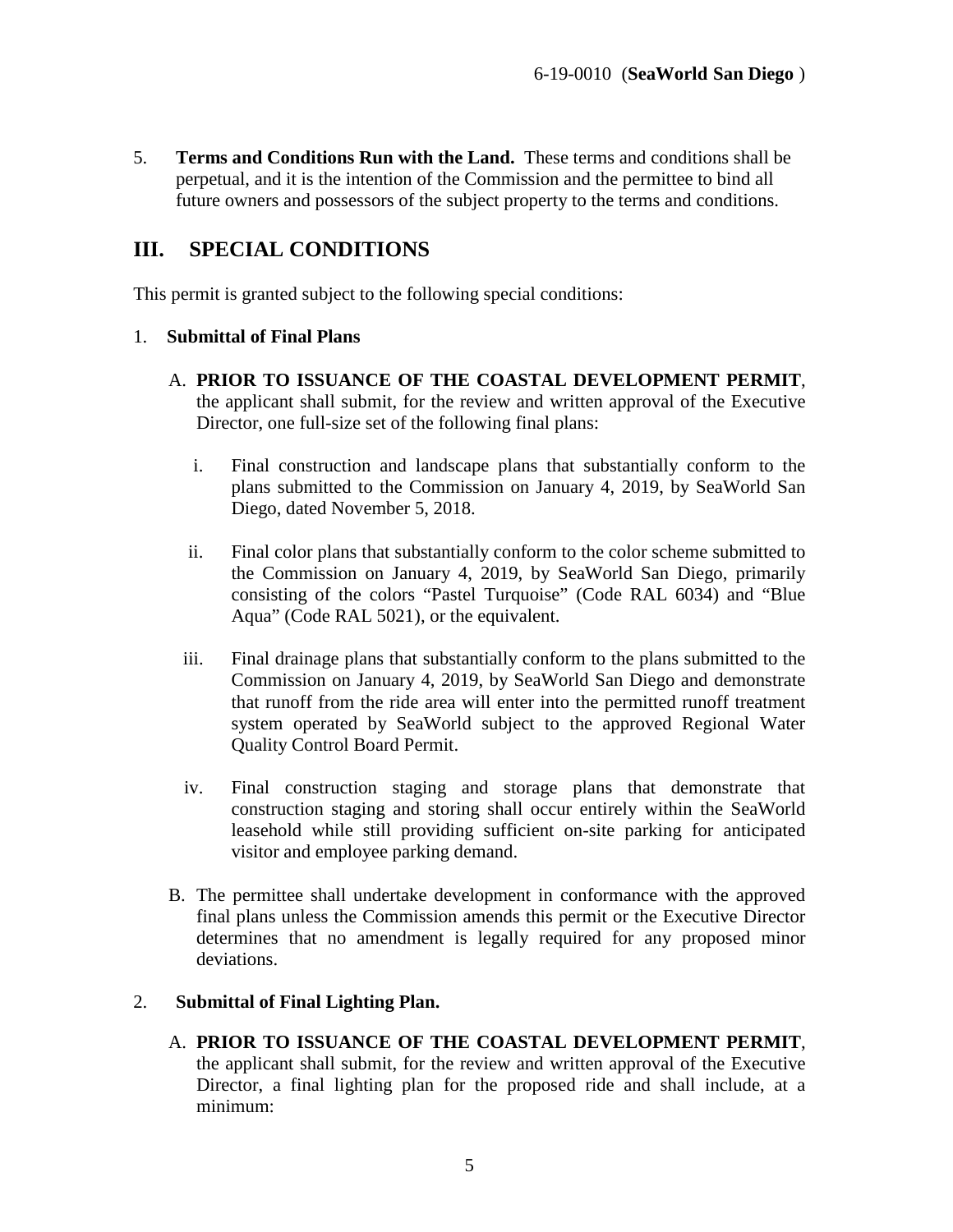- i. Prohibition of the placement of any lighting fixtures other than legally required emergency lighting – on the ride above a height of sixty (60) feet from existing or finished grade, whichever is lower. All lighting placed on the approved ride below a height of sixty (60) feet shall be directed down toward the ground, not up toward the ride or the sky.
- ii. Prohibition on any upward-oriented detached lighting illuminating any portion of the approved ride higher than sixty (60) feet above existing or finished grade, whichever is lower.
- iii. No lighting other than legally required safety and emergency lighting shall be placed on passenger cars utilized on the ride.
- B. The permittee shall undertake development in conformance with the approved final lighting plans unless the Commission amends this permit or the Executive Director determines that no amendment is legally required for any proposed minor deviations.

#### 3. **Disposal of Graded Material**

All excess spoils exported from the project site must be disposed of at a legal site outside of the coastal zone. Disposal of graded materials within the coastal zone will require a separate coastal development permit or an amendment to this permit.

4. **Future Development.** When documented annual attendance at SeaWorld San Diego reaches 4 million visitors, the applicant shall notify the Executive Director in order to review potential impacts to public access. Additional traffic and parking mitigation measures may be required for subsequent identified Tier 2 project and Special project sites, pursuant to the SeaWorld Master Plan Update EIR (No. EIR 99-0618).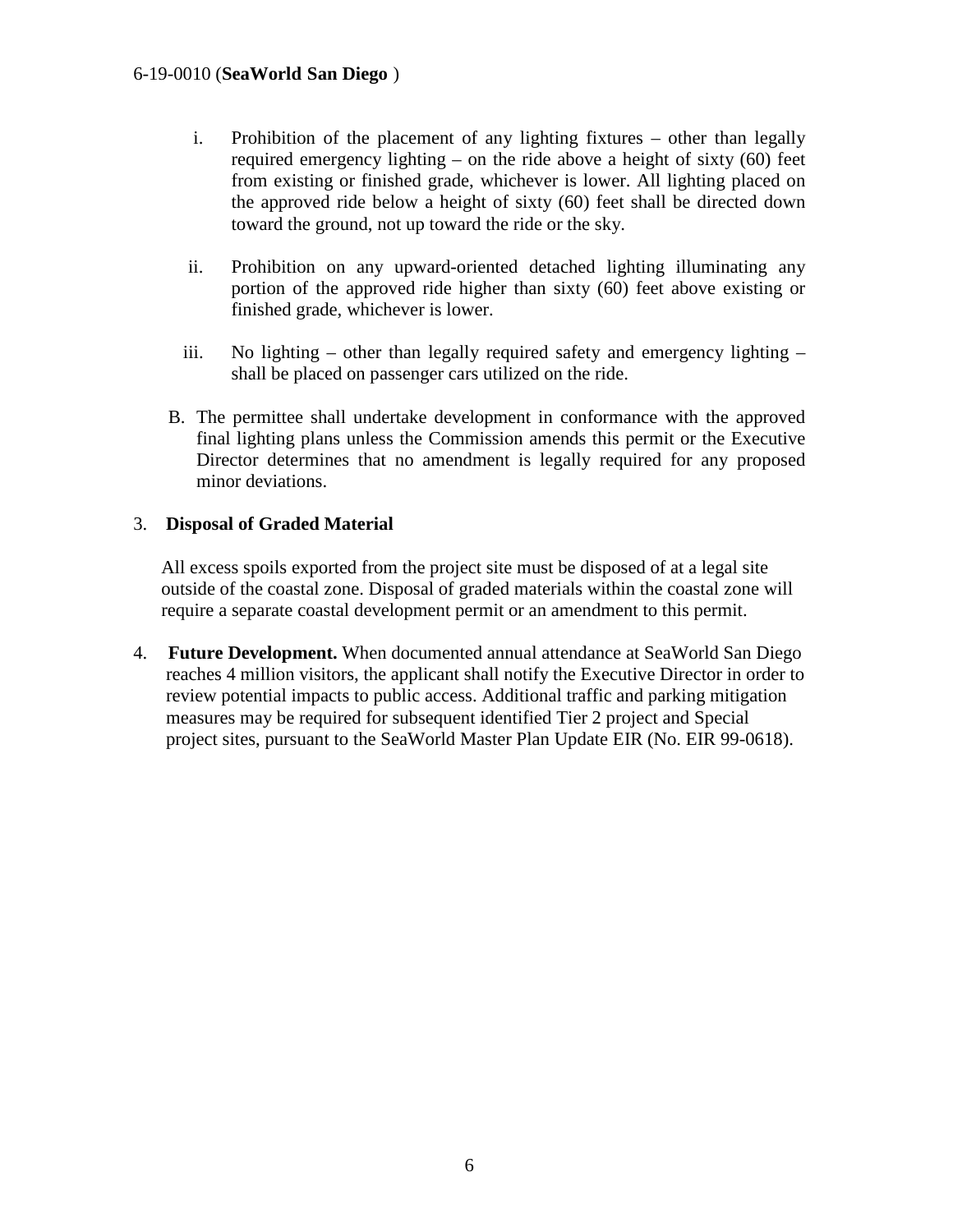# <span id="page-6-0"></span>**IV. FINDINGS AND DECLARATIONS**

### <span id="page-6-1"></span>**A. PROJECT DESCRIPTION**

SeaWorld San Diego proposes to construct a new 160-ft. tall "Mako" roller coaster with a one-story, 3,600 sq. ft. ride station located on approximately 380 parking spaces on a 2.9 acre site within its leasehold. The ride station would be approximately twenty-six feet in height. The proposed roller coaster would be turquoise-aqua in color, and consist of a lattice frame track and support structure. The attraction would be located to the east of the Journey to Atlantis splashdown ride and south of the Wild Artic facility.

SeaWorld is located within Mission Bay Park in the City of San Diego. It is situated adjacent to Mission Bay on the north and SeaWorld Drive to the south, and is surrounded largely by City parklands consisting of grassy, open areas. Mission Bay Park is an area of deferred certification, where the Commission retains jurisdiction and Chapter 3 policies of the Coastal Act are the standard of review, with the certified master plans for SeaWorld and Mission Bay Park LUP segments used as guidance.

### <span id="page-6-2"></span>**B. PROJECT HISTORY**

SeaWorld began construction in 1961 and opened to the public in 1964. Since then, the park has operated under a number of different master plans. The current SeaWorld master plan is a separate, stand-alone segment of the certified Mission Bay Park Master Plan LUP. The plan – the SeaWorld Master Plan Update – was certified by the Commission on February 7, 2002, and addresses future development within the SeaWorld leasehold over the subsequent 15-20 years (LCPA No. 2-2001C). The SeaWorld Master Plan Update sets forth the long-range conceptual development program, development parameters, and project review procedures for the renovation of the SeaWorld Adventure Park. One of the stated goals of the SeaWorld Master Plan Update is "to define development criteria for future conceptual development areas," and the purpose is to "create a framework for continued improvements and renovations to the park into the new century." The SeaWorld Master Plan update recognized that:

The SeaWorld site is unique in both the type and frequency of development projects within the leasehold. Each year, SeaWorld processes numerous projects to upgrade park facilities and keep attractions in top working order. Additionally, in response to consumer demands and competition in the theme park industry, SeaWorld regularly undertakes renovations of its larger attractions, rides, shows, or exhibits.

Sections III and IV of the SeaWorld Master Plan establish "Development Criteria" and "Design Guidelines," respectively, to govern subsequent development. Section III sets "the development parameters applicable to the entire leasehold or specific leasehold areas in this plan. The intent is to ensure that all future development will be distributed and constructed in a manner that, to the extent feasible, harmonizes with the established visual quality of Mission Bay Park." Section IV states that the "guidelines are intended as standards to be used by SeaWorld designers of buildings, landscaping, signage, and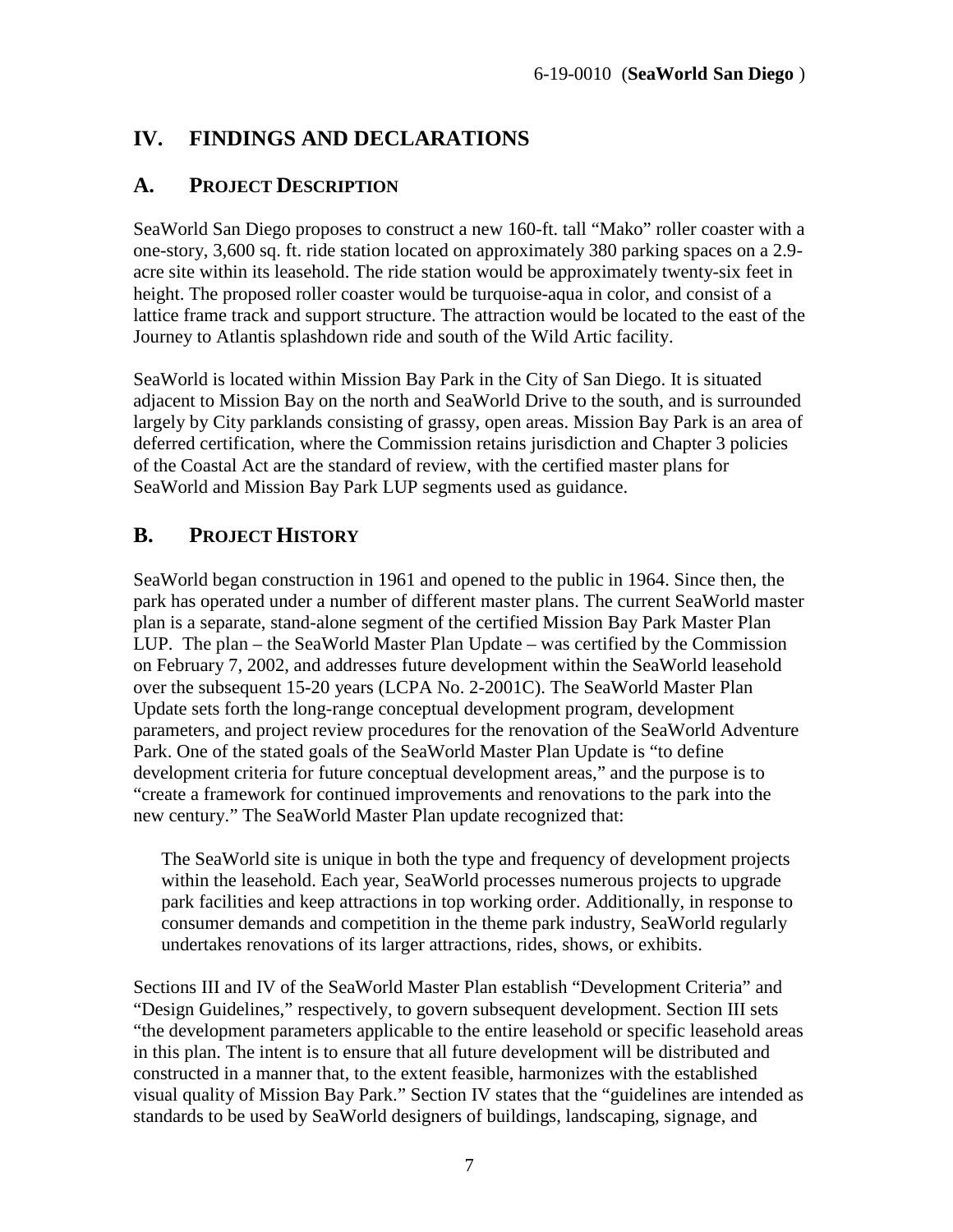lighting as well as by maintenance personnel. The City of San Diego Real Estate Assets, Park and Recreation and Planning Departments, parks advisory committee, and City Council will utilize the design guidelines as a standard for evaluation of proposed new projects or for modifications to existing development."

With regards to height, the development criteria contained within the SeaWorld Master Plan Update establishes various parameters and quotas of what development within SeaWorld could potentially – not by right – be constructed to various heights above thirty feet, pursuant to a duly processed coastal development permit. The guidelines address height distribution within the theme park area accordingly:

- No more than 25% of the theme park area can eventually be developed to heights exceeding 30 feet, and the majority of that must be below 60 feet (existing tree level on the park's west side).
- A maximum of 8.77 acres (10% of the theme park area) scattered throughout the entire theme park area can be redeveloped for attractions over 60 feet. Preliminary studies indicated that attractions below 60 feet have little or no visual impact. Bulk plane setbacks will be incorporated 75 feet from the shoreline and 20 feet from all other park boundaries.

Because the 2002 SeaWorld Master Plan Update was crafted in response to the exemption from the City's thirty-foot height limit passed by city voters in 1998, it was anticipated that during the subsequent 15-20 years envisioned by the master plan, SeaWorld would periodically propose attractions that could be tall enough to be viewed from Mission Bay Park areas outside the SeaWorld leasehold, potentially impacting visual resources. Currently, the tallest structure at SeaWorld is the 320-foot tall Skytower in the center of the leasehold, which was constructed prior to passage of the Coastal Act. The second tallest structure is the 150-foot tall Electric Eel roller coaster, approved by the Commission at the August 2017 hearing (CDP No. 6-17-0326). Third tallest is the 100 foot tall sky gondola, also constructed prior to the Coastal Act, followed by the 95-foot tall "Journey to Atlantis" splashdown ride (CDP No. 6-01-129). It should also be noted that there have been show-related props and stages over thirty feet in height approved temporarily over the years. At 160 feet in height, the proposed Mako roller coaster, located 400 feet to the east of the Electric Eel roller coaster, would be the second tallest structure at SeaWorld.

The SeaWorld Master Plan Update identifies five functional "Areas" within the leasehold [\(Exhibit 6\)](https://documents.coastal.ca.gov/reports/2019/7/w31a/w31a-7-2019-exhibits.pdf). Including the proposed Mako roller coaster, approximately .88 acres (1%) of Area 1 – the main theme park area – will be over thirty feet in height. The SeaWorld Master Plan Update goes on to state that that within Area 1, not more than any four of the twelve designated conceptual development sites envisioned for future development shall be developed with structures exceeding one hundred feet. The proposed Mako roller coaster would constitute the second conceptual site developed over one hundred feet since certification of the SeaWorld Master Plan Update, after the Electric Eel.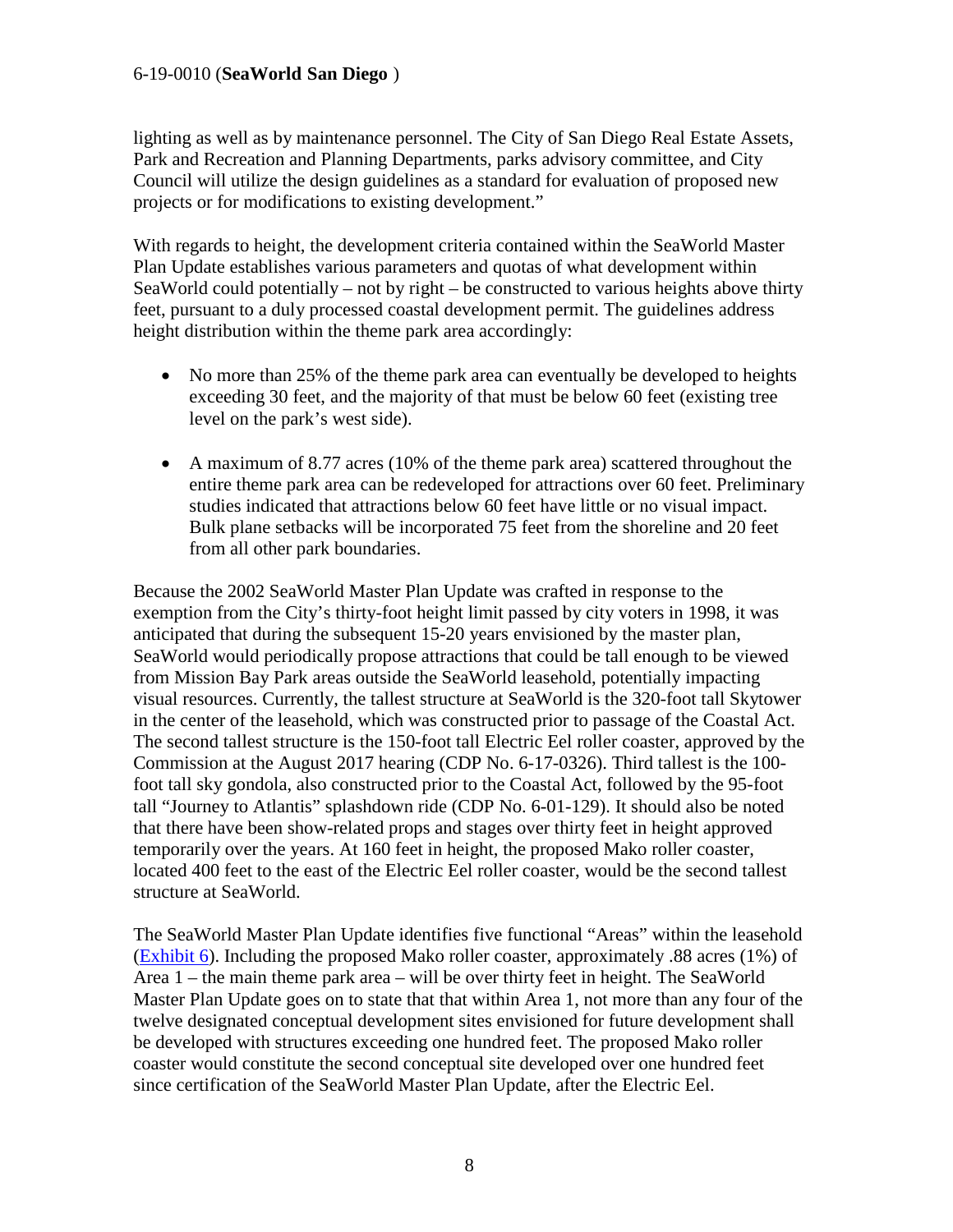However, while Mission Bay Park has a certified Mission Bay Park Master Plan, which incorporates by reference the certified SeaWorld Master Plan Update, to date the City of San Diego has not processed a certified Implementation Plan with the Coastal Commission, and as such Mission Bay Park – including SeaWorld San Diego – represents an area of deferred certification. Thus, the standard of review is Chapter 3 of the Coastal Act, with the Mission Bay Master Plan and SeaWorld Master Plan Update serving as guidance.

### <span id="page-8-0"></span>**C. PUBLIC ACCESS AND RECREATION**

Section 30210 of the Coastal Act states:

*In carrying out the requirements of Section 4 of Article X of the California Constitution, maximum access, which shall be conspicuously posted, and recreational opportunities shall be provided for all the people consistent with public safety needs and the need to protect public rights, rights of private property owners, and natural resource areas from overuse.*

Section 30211 of the Coastal Act states:

*Development shall not interfere with the public's right of access to the sea where acquired through use or legislative authorization, including, but not limited to, the use of dry sand and rocky coastal beaches to the first terrestrial vegetation.*

Section 30212 of the Coastal Act states, in part

*a) Public access from the nearest public roadway to the shoreline and along the coast shall be provided in new development projects except where: (1) it is inconsistent with public safety, military security needs, or the protection of fragile coastal resources, (2) adequate access exists nearby, or, (3) agriculture would be adversely affected. Dedicated accessway shall not be required to be opened to public use until a public agency or private association agrees to accept responsibility for maintenance and liability of the accessway.* 

[…]

*c) Nothing in this division shall restrict public access nor shall it excuse the performance of duties and responsibilities of public agencies which are required by Sections 66478.1 to 66478.14, inclusive, of the Government Code and by Section 4 of Article X of the California Constitution.* 

Section 30213 of the Coastal Act states, in part:

*Lower cost visitor serving and recreational facilities shall be protected, encouraged, and, where feasible, provided. Developments providing public recreational opportunities are preferred.*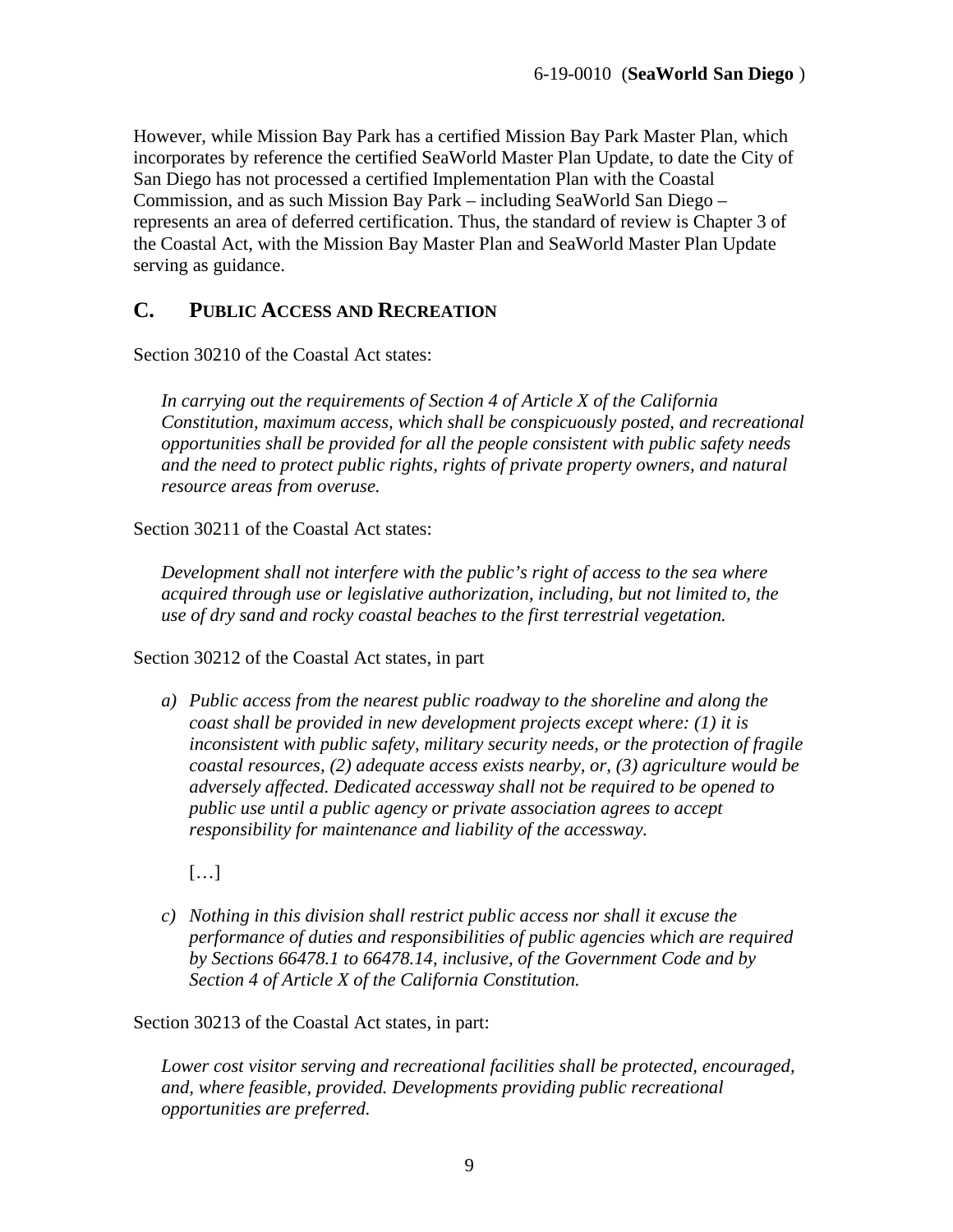Section 30604 of the Coastal Act states, in part:

[…]

*c) Every coastal development permit issued for any development between the nearest public road and the sea of the shoreline of any body of water located within the coastal zone shall include a specific finding that the development is in conformity with the public access and public recreation policies of Chapter 3 (commencing with Section 30200).* 

SeaWorld is a private commercial leasehold within Mission Bay Park, a public park owned by the City of San Diego. The site is located between the first coastal roadway and the bay. There are only a few remaining areas of Mission Bay Park where public access is routed inland around existing commercial leaseholds rather than along the shoreline; SeaWorld is one of those leaseholds. Although public lateral access is available along most of the Mission Bay shoreline, there is no access through the SeaWorld leasehold, which extends to or beyond the waterline in places. Pedestrian and bicycle traffic can cross through the parking areas and rejoin the bayside pathway on either side of the leasehold. Vertical access is available at those same two locations on either side of the leasehold and informally elsewhere along the shore, depending upon parking and transit availability. The proposed development will be located entirely within the eastern area of the private leasehold and will not encroach into any existing or proposed public accessways.

Sea World Drive and Ingraham Street serve as major coastal access routes for all areas of Mission Bay Park and the beaches at Pacific Beach, Mission Beach, and Ocean Beach, as well as serving as a popular commuter route. These are the only roadways serving SeaWorld. The lease between SeaWorld and the City of San Diego, as well as the SeaWorld Master Plan Update, calls for phased traffic improvements based on the expected increase in attendance at the park. SeaWorld submits its annual attendance figures to the Commission so that staff will be aware when the next critical level of attendance occurs that triggers traffic mitigation measures. Over the preceding years, SeaWorld attendance has triggered, and SeaWorld has implemented, various traffic mitigation measures. Numerous Commission-approved traffic and parking mitigation projects have been completed by SeaWorld since the certification of the SeaWorld Master Plan Update, including the addition of a public pedestrian promenade (CDP No. 6-06-022), road improvements along Sea World Drive and the southbound Interstate 5 interchange (CDP No. 6-08-016), and resurfacing, restriping, and landscaping to extend and widen bicycle and pedestrian paths across the southern and western edges of SeaWorld's main parking lot (CDP No. 6-05-075). Those improvements as well as the previously established traffic, roadway, and parking systems have been designed and constructed to support up to four million visitors annually. The next improvements are not required until attendance reaches four million, which is anticipated as the maximum anticipated attendance at full buildout under the current master plan. To date, SeaWorld's attendance has not exceeded four million.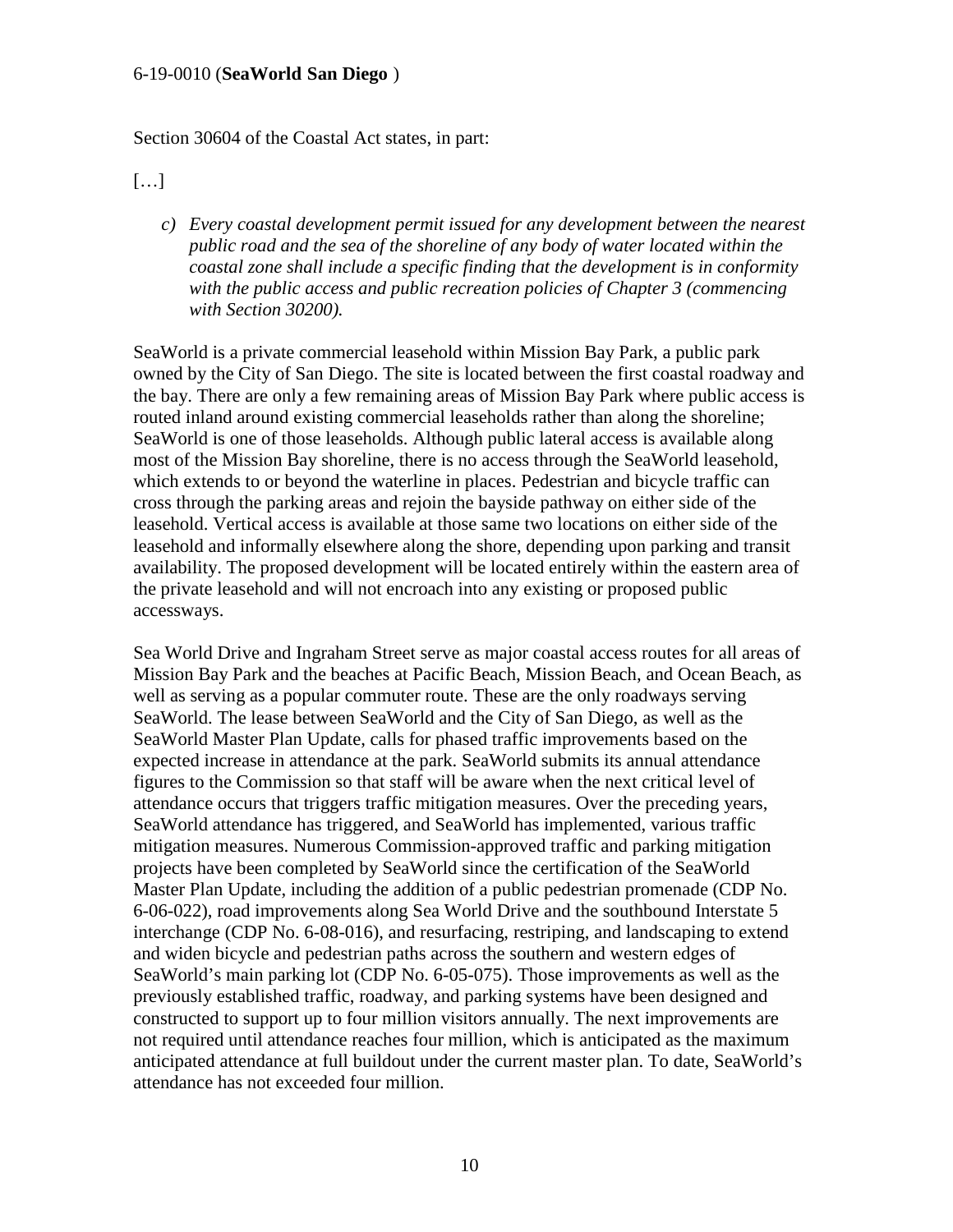Regarding traffic, SeaWorld submits annual traffic monitoring reports to the Commission for review of the impact of park operations on the surrounding transportation infrastructure. Because facilities such as SeaWorld serve the public and are subject to changing preferences and market forces, attendance levels and their traffic impacts can fluctuate over the years. Thus, in analyzing the current proposal, Commission staff reviewed the most recently available traffic report, for the year 2017. Regarding Average Daily Traffic (ADT) generated by SeaWorld, the studies focus mainly on AM peak periods and PM peak periods, as that is when SeaWorld traffic combines with local rush hour traffic to create the greatest impact. The traffic analysis determined that compared to the baseline volume of 15,000 Average Daily Trips (ADT) for the year 2000 – when SeaWorld began working on gaining approval of the current SeaWorld Master Plan – the ADT generated by SeaWorld for the year 2017 was 14,122, which represents a slight decrease. The traffic study then analyzed the traffic increase that SeaWorld's ADT contributed during AM and PM peak hours compared to the baseline year 2000, finding that there was no net increase on AM traffic but a net increase on PM traffic.

Because the traffic study found a net increase in PM peak hour SeaWorld traffic compared to the baseline, an analysis to identify the presence of any significant impacts on the five nearby major intersections was conducted. A significant impact is defined as project traffic increasing delay by two seconds or more at any intersection operating at Level of Service (LOS) E or F, or reducing the LOS from a D to an E. LOS is a qualitative measure used to relate the quality of traffic service. LOS is used to analyze roadways by categorizing traffic flow and assigning quality levels of traffic based on performances measures such as speed, density, etc. Grades are assigned ranging from "A" (free flow at speed limit) to "F" (flow breakdown; cars move lockstep). The traffic analysis found that all of the major intersections around SeaWorld operate at a Level of Service (LOS) of D when not including SeaWorld traffic, and that with the addition of SeaWorld traffic the LOS remained at D. Thus, the significance thresholds were not exceeded.

With respect to the adequacy of on-site parking, SeaWorld currently provides approximately 8,664 parking spaces for visitors, staff, and employees. SeaWorld's employment base includes full-time, part-time, and seasonal employees, with employee numbers varying during the year from approximately 2,600 non-peak employees to approximately 4,200 peak time employees in 2017. Parking spaces have not been specifically allocated to individual uses, but most employee parking occurs in the lots nearest the administrative facilities and, during times of heaviest park use, in the parking lot in the northwest portion of SeaWorld's leasehold. In addition to serving SeaWorld, the existing parking facilities have also served the needs of Hubbs Research Institute personnel. The Hubbs facilities, which include laboratories, aquaculture tanks, and associated research and administrative functions, are currently housed in the western area of SeaWorld, along with many of SeaWorld's administrative, storage, and employee facilities. Under CDP No. 6-93-086, Hubbs converted the former Atlantis Restaurant building to research facilities, with retention of 77 spaces in the former Atlantis lot designated for use by Hubbs' researchers and the remainder of that lot, and all other onsite parking facilities continuing to be used by SeaWorld patrons and employees.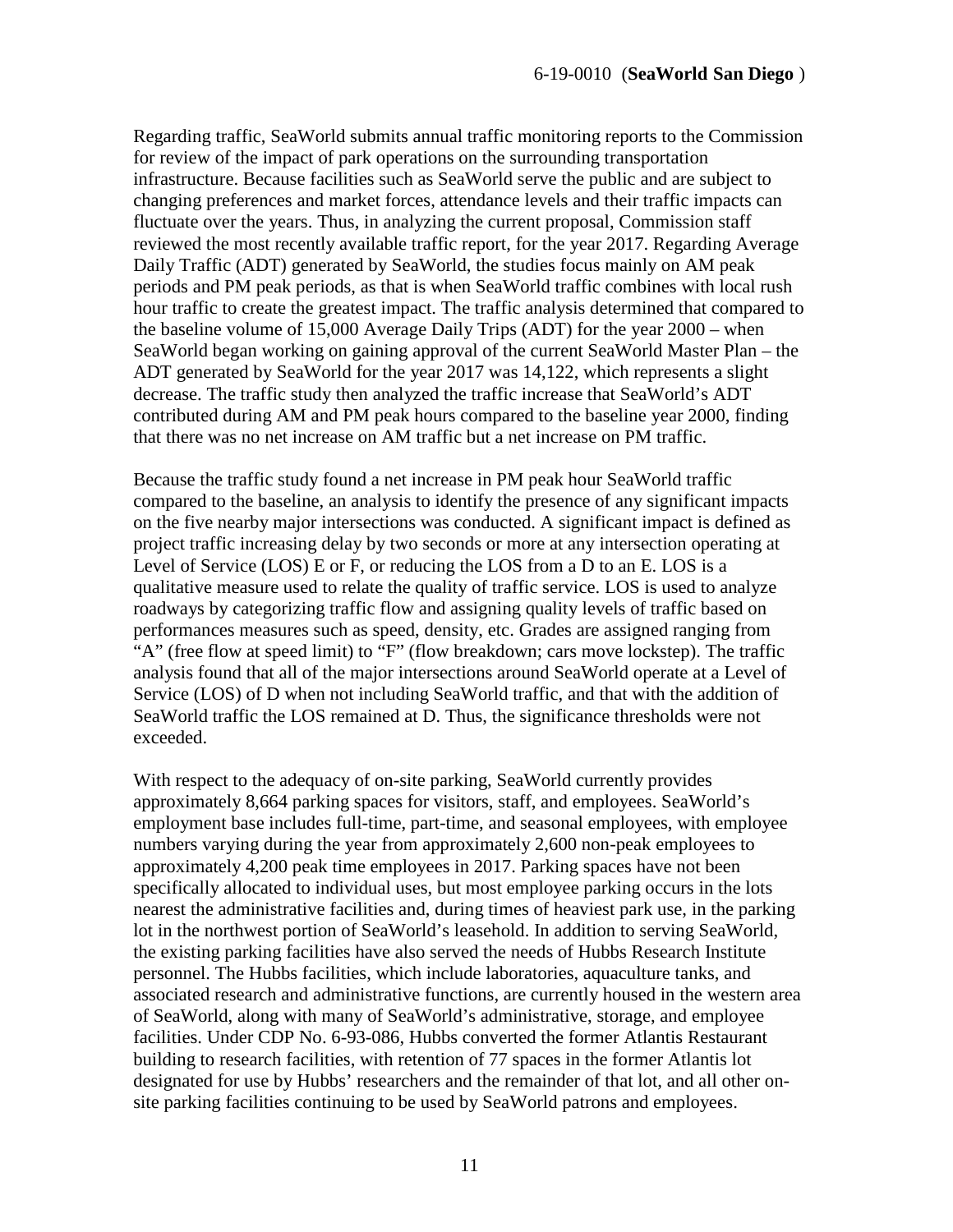Because SeaWorld is an entertainment venue, its parking demand fluctuates in response to economic, social, and weather conditions. In 2010, total peak parking demand was 5,466 spaces. In 2011, peak parking demand was 6,382 spaces. In 2012 peak demand was 7,028 spaces. In 2013 peak demand was 7,103 spaces. In 2014, the peak demand was 6,357 spaces (July 19, 2014). In 2015, peak parking demand was 5,347 spaces (May 23, 2015). In 2016, peak parking demand was 4,059 spaces (May 29, 2016). In 2017, peak parking demand was 3,240 spaces (December 30, 2017). Thus, SeaWorld's parking demand is not currently exceeding its on-site supply of 8,664 parking spaces, and the removal of up to 380 parking spaces for the construction of the Mako roller coaster will not substantially impact the ability to provide adequate parking to its visitors and employees on site.

The proposed Mako roller coaster represents the largest ride in SeaWorld San Diego's history, and second such kind of ride in just three years, potentially leading to a substantial increase in annual visitor attendance to the park. While some visitors – such as season pass holders – may make annual or semi-annual visits to the existing theme park regardless, it can be reasonably assumed that some visitors will also make a special trip to view the new offerings in and of themselves. However, because the annual traffic monitoring to date demonstrates that the neighboring streets and intersections are operating at acceptable levels, that SeaWorld currently has a substantial excess parking capacity compared to current attendance levels, and the SeaWorld's current attendance figures are below four million visitors (and thus still within the attendance levels anticipated by the traffic mitigation measures of the SeaWorld Master Plan Update), these increases in attendance are not expected to cause significant impacts to traffic or parking in the immediate area.

Regarding the siting of the proposed roller coaster, the SeaWorld Master Plan Update was certified by the Commission in 2002 and addressed future development within the SeaWorld leasehold over the subsequent 15-20 years. As noted above, the SeaWorld Master Plan Update identifies twelve sites within the main theme park area of the leasehold, where SeaWorld would introduce new attractions or improvements over the years, and divided potential future projects into Tier 1, Tier 2, and Special Projects [\(Exhibit 6\)](https://documents.coastal.ca.gov/reports/2019/7/w31a/w31a-7-2019-exhibits.pdf). Tier 2 project sites, of which the proposed roller coaster site is one (site I-2), are defined as candidates for redevelopment that have the potential to accommodate new rides or show exhibits but were sites that had no specific plans for development at the time the SeaWorld Master Plan Update was certified. To date, SeaWorld's introduction of those new developments has consisted of the remodel and upgrade of existing attractions (such as the entrance gate remodel), the demolition or cessation of existing visitor attraction and amenities to facilitate the new installation of the new development that is not over thirty feet in height (such as the Manta Ray roller coaster), the construction of substantial new rides such as the Electric Eel, or relatively minor attractions (such as the "Ocean Explorer" children's area).

However, as the end of the 15-20 year period that the current SeaWorld Master Plan Update addressed approaches, SeaWorld has developed almost all of the designated development sites identified in the plan. The proposed site of the Mako roller coaster is one of the few remaining vacant sites yet to be developed. With its development, coupled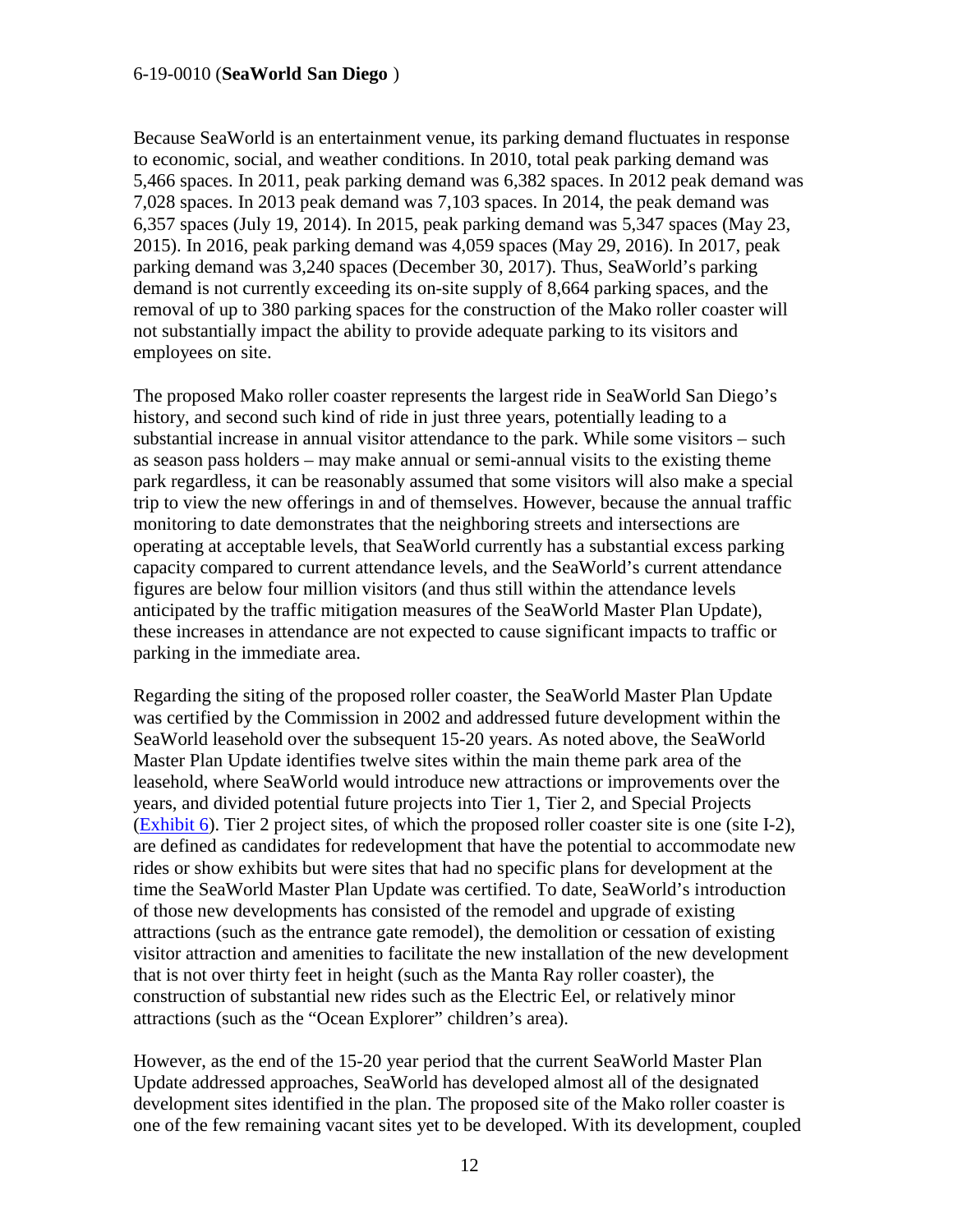with the recently opened 150-foot tall Electric Eel, SeaWorld has continued to change the intensity and character of use of the park. As development of the theme park area continues to intensify and scale up in size, the potential that new attractions will have impacts on views and public access on Mission Bay beyond that anticipated in the Master Plan increases. It is critical that the Master Plan be updated in a manner that identifies and analyzes future growth in terms of potential impacts on public access, including traffic and shoreline access. At this time, the proposed roller coaster is consistent with the existing Master Plan, and no adverse impacts to public access or recreation are anticipated.

With the development of one of the last remaining unimproved development sites and the age of the current master plan, SeaWorld has separately initiated the process to update the SeaWorld Master Plan to address the next 15-20 years of park operation. Part of the update process will need to analyze the feasibility of providing public access along the nearly mile of shoreline from which SeaWorld's leasehold currently excludes all but ticketholders and staff. The current master plan requires a seventy-five-foot setback from the northern shoreline for development within the park so as to not preclude the future provision of such action. Because SeaWorld is a leaseholder located on public land within a municipal park, the future pattern of development for SeaWorld should be balanced with the public benefit that parks are expected to provide to the general public, regardless of whether a ticket has been purchased.

**Special Condition No. 4** reaffirms the Master Plan requirement and puts SeaWorld on notice that when the annual SeaWorld Park attendance levels reach 4 million visitors, future development proposals may be required to complete certain traffic and parking mitigation measures as conditions of approval, such as enhancing surrounding public right-of-ways and road improvements, in conformance with mitigation criteria established in the SeaWorld Master Plan Update EIR. Furthermore, **Special Condition No. 1** requires SeaWorld to adhere to approved construction staging and storage plans to ensure that construction activity is properly contained within the leasehold and will not spill out into public areas or displaces on-site parking to an extent that will cause patron parking to spill out into public areas.

In summary, the Commission finds that the proposed project will not adversely impact the existing vertical and lateral accessways around the Sea World leasehold, or result in significant increases in traffic or parking demand. Therefore, the Coastal Commission finds the proposal consistent with all of the public access policies of the Coastal Act.

### <span id="page-12-0"></span>**D. VISUAL RESOURCES**

Section 30251 of the Coastal Act states, in part:

*The scenic and visual qualities of coastal areas shall be considered and protected as a resource of public importance. Permitted development shall be sited and designed to protect views to and along the ocean and scenic coastal areas, to minimize the alteration of natural land forms, to be visually compatible with the character of*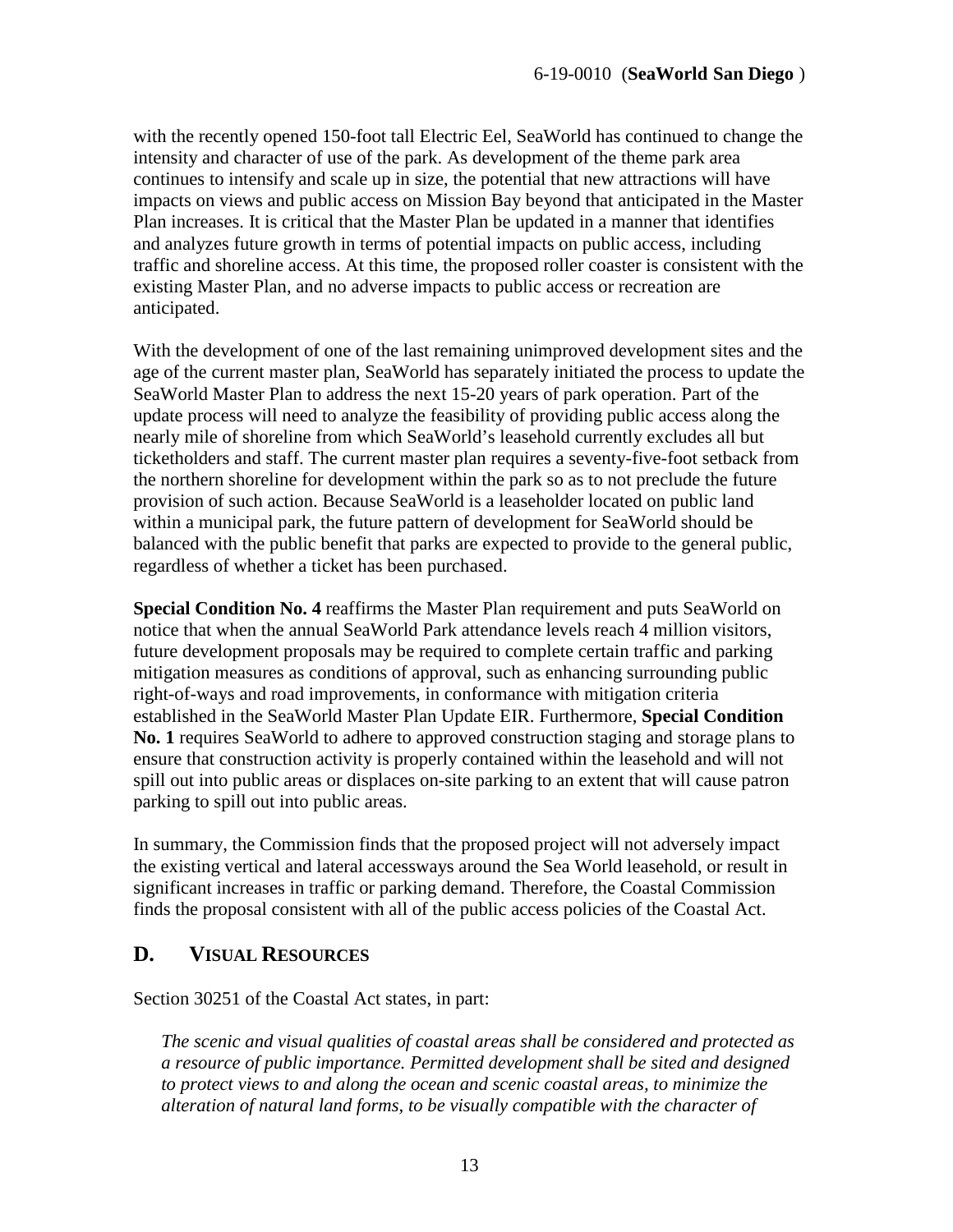*surrounding areas, and, where feasible, to restore and enhance visual quality in visually degraded areas.* 

Mission Bay Park is recognized nationally as a public resource providing a wide variety of passive and active recreational opportunities in a unique, visually-pleasing setting. The park is generally flat in character, consisting primarily of rolling grassy areas, sandy beach, and open water. There are a number of commercial leaseholds scattered throughout the park, which have been developed to various intensities. For the most part, the structural improvements in Mission Bay Park are low in scale and do not detract from the wide open feeling of the park. Limited exceptions exist in four hotel towers (Hyatt Islandia, Bahia, Catamaran, and Hilton) and four attractions at SeaWorld (the Skytower, Electric Eel roller coaster, the gondola ride, and the Journey to Atlantis splashdown ride). The majority of these structures predate the Coastal Act and the City's thirty-foot coastal height limit overlay zone, passed by City voters in 1972.

In 1998, SeaWorld sponsored, and City voters approved, an initiative exempting its leasehold from the City's thirty-foot coastal height limit overlay zone. This initiative allowed future development within the leasehold to go as high as 160 feet – half the height of the existing Skytower. The existing 95-ft. tall Journey to Atlantis splashdown ride was approved by the Commission subsequent to this exemption, and the 2002 updates to the certified Mission Bay Park Master Plan and the SeaWorld Master Plan incorporated the initiative exemption. However, the majority of the facilities at Sea World are completely or largely screened from the surrounding park and bay. The gondola ride (just to the west of the Waterfront Stadium), with cable support towers that are 100 feet tall, is in an area of existing mature vegetation that is sixty to eighty feet in height and provides screening. The currently developed portions of SeaWorld are heavily landscaped with a variety of mature trees, shrubs, and groundcovers. Many existing trees are 60-80 feet tall and effectively screen the interior of the park from public view when outside SeaWorld. In addition, the existing landforms and development in this area obscure any view of Mission Bay across the historic leasehold itself.

All of Mission Bay Park is a highly scenic public recreational resource, such that protection and enhancement of visual amenities is a critical concern for any proposed development in the park. The appropriate height of any proposed structure must be thoroughly analyzed, taking into consideration the specific details, siting, scale, and bulk of the proposed development, the nature of surrounding development, and the potential for cumulative impacts from additional future development. The proposed roller coaster site is located within the developed theme park area of the SeaWorld leasehold, approximately 600 feet back from the waterfront on the northern shore of the leasehold. This setback will help conceal the ground floor massing of the ride – its one support building and the bottom 60 feet of the roller coaster – from public view outside of the SeaWorld leasehold. Nevertheless, due to its proposed 160-ft. height, the uppermost 100 feet of the ride track and related support scaffolding will rise above the surrounding theme park development and be visible from public areas within and outside of Mission Bay Park.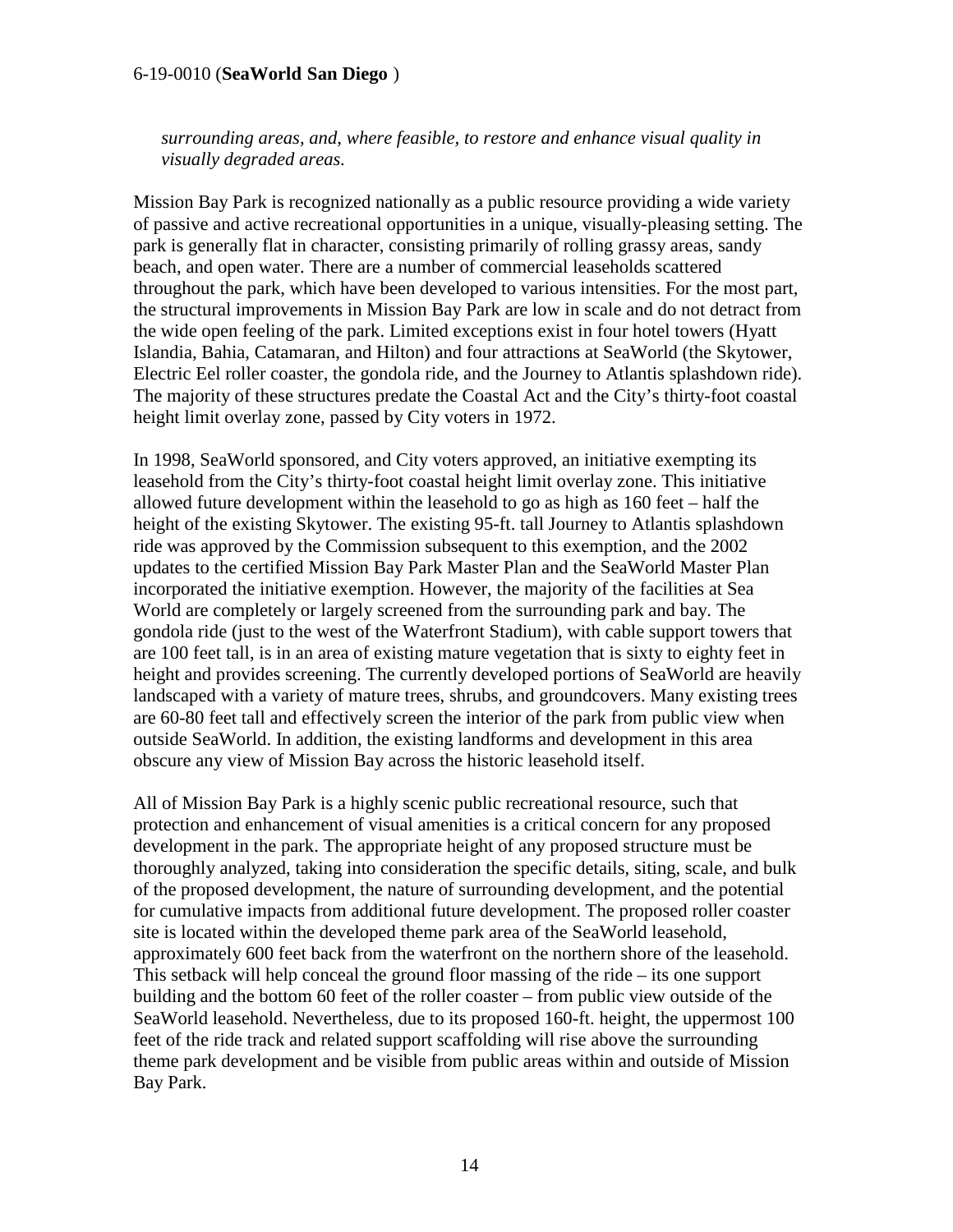To model and analyze potential view impacts, SeaWorld submitted visual renderings of the proposed roller coaster as it would appear from various public vantage points in and around Mission Bay Park [\(Exhibit 4\)](https://documents.coastal.ca.gov/reports/2019/7/w31a/w31a-7-2019-exhibits.pdf). Renderings were provided that display the roller coaster as it would appear in a clear day, when its proposed "light green" and "pastel blue" color scheme [\(Exhibit 5\)](https://documents.coastal.ca.gov/reports/2019/7/w31a/w31a-7-2019-exhibits.pdf) would most visible, and as it would appear as a simple silhouette, such when the ride may be backlit by a setting sun. This helps convey the proposed roller coaster's appearance in both best and worst case scenarios and aids comparison of the roller coaster's bulk and scale in relation to existing development.

The visual renderings indicate that the proposed roller coaster will be very visually prominent in areas of close proximity to SeaWorld, such as from the Interstate-8 freeway, SeaWorld Drive, East Mission Bay Drive, or standing on Fiesta Island or the eastern part of Mission Bay Park. While still visible, the visual impact of the ride would be less significant when viewed from the northeast or central parts of Mission Bay Park. However, while the proposed structure will be clearly visible from surrounding areas, and will result in a substantial addition to the skyline, it will not block any public ocean views or encroach into any view corridors. The SeaWorld theme park is an existing visitor serving facility that is part of the visual landscape, and the new facility will not significantly change the nature or character of Mission Bay Park of the surrounding community. The structure will be sited in an inland portion of the theme park, rather than along the shoreline, which will minimize views of the structure. The turquoise and aqua color scheme was chosen both to fit with the seascape theme of the proposed attraction area as well as aid the track and framing of the ride in blending in with the sky on a clear day. Additionally, the proposed roller coaster design consists solely of the track for the riders and the open scaffolding necessary to hold the track aloft, resulting in a structure that will be approximately eighty-five percent open to light and air. This is consistent with the SeaWorld design guidelines that require that development within Area 1 (the main amusement park area containing all of the Tier 2 conceptual development sites) have all structural bulk over 100 feet in height to be at least fifty-percent open to light and air, unless the structure consists of a single tower.

The proposed Mako roller coaster would be the third roller coaster approved in three years, continuing SeaWorld's transition toward greater density of amusement park thrill rides and away from shows utilizing marine mammals. This transition is expected to continue in the coming years as SeaWorld redevelops and replaces its attractions, and may lead to increased attendance and traffic to this segment of Mission Bay Park.

Currently, public access along the nearly one-mile of shoreline along Mission Bay that the SeaWorld leasehold contains currently excludes all but ticketholders or staff. The current master plan requires a seventy-five foot setback from the northern shoreline for development within the park so as to not preclude the future provision of continuous public access along some of this shoreline. With the development of one of the last remaining unimproved development sites and the age of the current master plan, SeaWorld has initiated the process to update the SeaWorld Master Plan to address the next 15-20 years of park operation. Given the ongoing and future intensification of use of the site, and because SeaWorld is a leaseholder on public land located between the sea and the first public roadway within a municipal park, the Master Plan Update must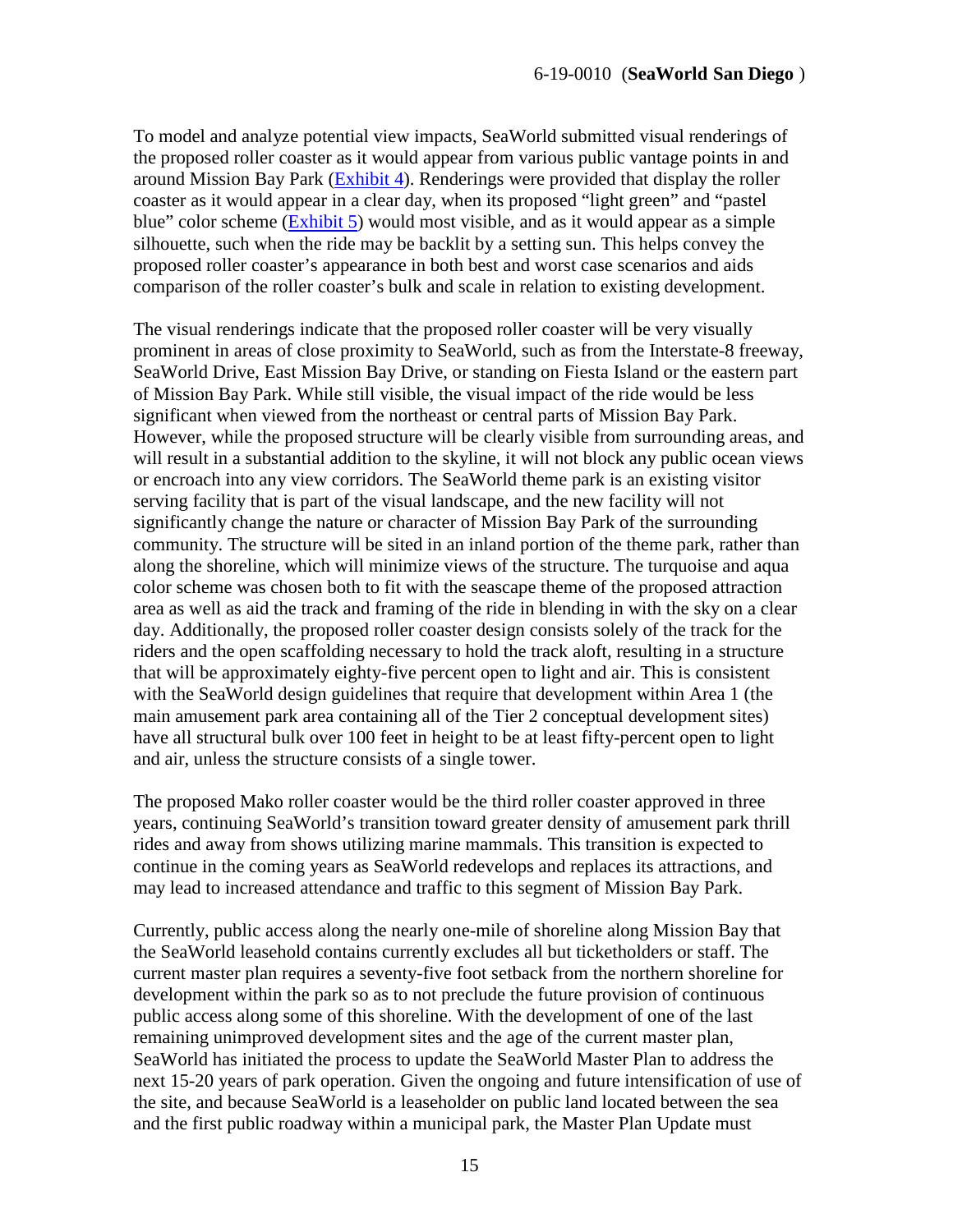include both an analysis of and a plan for the implementation of a public shoreline path along the shoreline adjacent to the leasehold. Approval of the subject project will not impact the ability of this walkway to be constructed in the future, but the future pattern of development for SeaWorld must be designed to accommodate public access, regardless of whether a ticket has been purchased.

Regarding visual resources at night, because the majority of the park is open water and the surrounding park open spaces are minimally illuminated, Mission Bay Park at night has a dark, calm visual quality that stands in contrast to the adjacent residential communities to the north and east. The erection of a 160-ft. tall structure towering over the leasehold, if brightly illuminated at night, could adversely affect the visual quality enjoyed by park goers at night by being intrusive, even from a great distance. Currently, the nearby pre-coastal 320-ft. tall Sky Tower is periodically illuminated during the year with a tent-shaped array of long, bright stings of light descending the entire height of the tower. These lights, which change color to fit the applicable season or holiday  $(4<sup>th</sup>$  of July, Christmas, etc.), are visible from substantial distances from SeaWorld, and the cumulative impact of lighting the proposed 160-ft. tall roller coaster could substantially exacerbate the visual intrusion of the lights into the flat, open vista of Mission Bay Park, detracting from the visual aesthetic and potentially increasing the already elevated levels of sky glow and ambient light that affect visitors and habitat in the surrounding area.

The recently approved 150-tall Electric Eel roller coaster was conditioned such that no decorative lighting could be placed or directed onto the structure above sixty feet in height, and no lighting could be placed on the passenger carts themselves. Consequently, the Electric Eel is not very visible at night and does not substantially impact the visual quality or ambient light levels of Mission Bay Park at night. As proposed by SeaWorld, the Mako roller coaster will also not be illuminated – either with lights on the structure or external lights directed toward the structure – above the sixty-foot height limit of the landscaping that screens the SeaWorld leasehold from Mission Bay Park. The only lights to be placed on the structure and carts will be required emergency lighting to be used in case of repairs or emergencies on the structure. Additionally, SeaWorld received an exemption from the Federal Aviation Administration from the requirement to place aviation warning lights atop the roller coaster. Thus, the structure is not expected to have substantial adverse impacts on night time views.

In summary, the proposed new coaster will be a highly visible addition to the region. However, the certified SeaWorld Master Plan Update allowed for and anticipated that there would be various new structures above sixty feet in height proposed for the future. The proposed attraction has been sited away from the shoreline, and has been designed in color and bulk to be as visually unobtrusive as a large-scale, tall structure could feasibly be. No direct view blockage will result from the project, and no lighting impacts are expected. **Special Condition No. 1** requires SeaWorld to adhere to approved final construction, color, and lighting plans to ensure that the completed roller coaster is built in the least visually impactful manner possible. Thus, the Coastal Commission finds the proposed development visually compatible with the surrounding existing development, with minimal adverse impact on the existing scenic coastal area.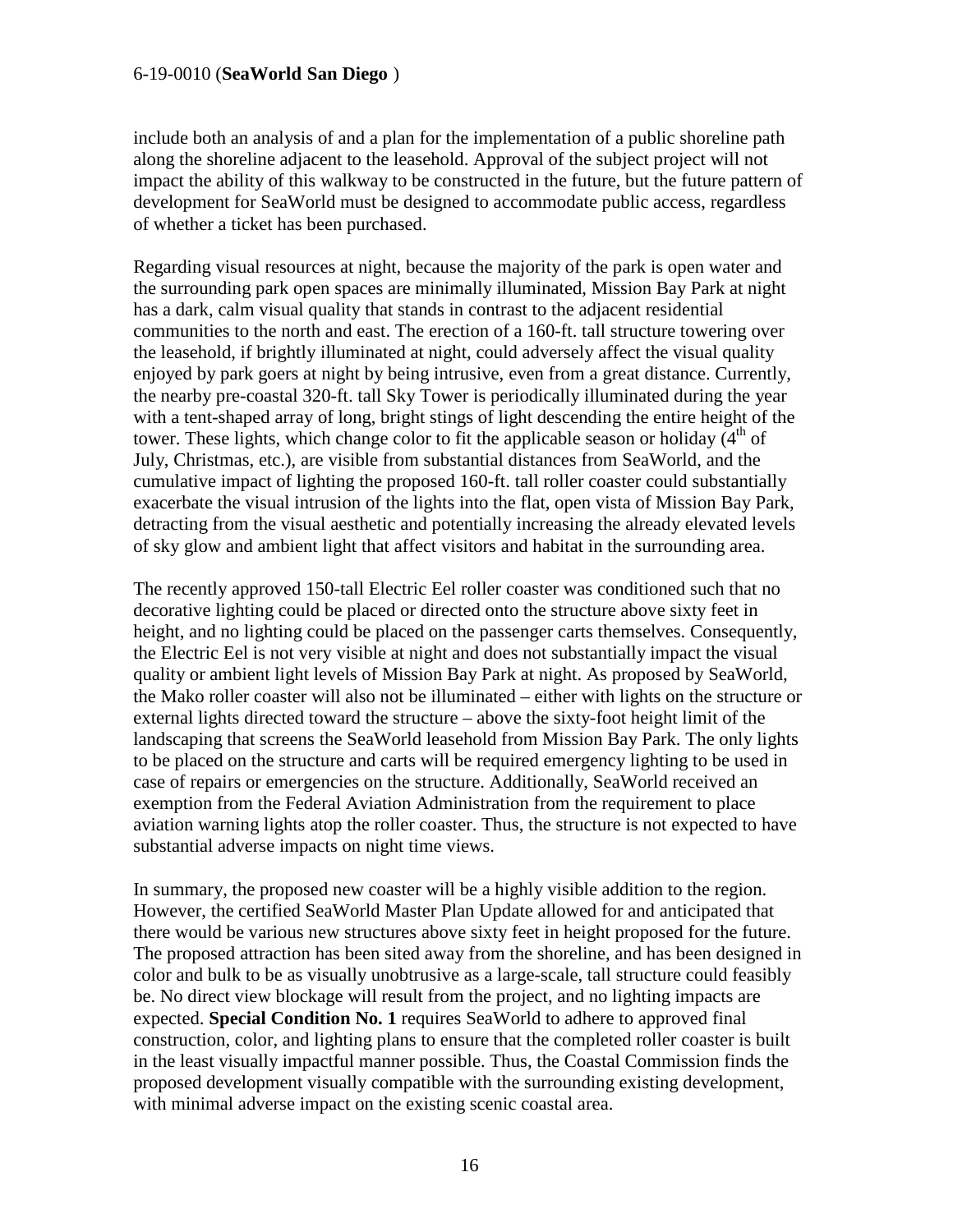### <span id="page-16-0"></span>**E. MARINE RESOURCES**

Chapter 3 policy, Section 30230 of the Coastal Act states:

*Marine resources shall be maintained, enhanced, and where feasible, restored. Special protection shall be given to areas and species of special biological significance. Uses of the marine environment shall be carried out in a manner that will sustain biological productivity of coastal waters and that will maintain healthy populations of all species of marine organisms adequate for long-term commercial, recreational, scientific, and educational purposes.* 

Noise associated with construction activities or other operations has the potential to adversely impact marine mammals housed at SeaWorld, which may be sensitive to acoustic vibrations traveling through the ground and water. Because construction of such a large attraction will involve extensive structural and foundation work over a period of approximately nine months, SeaWorld submitted a June 12, 2019, memo from Level 10 Construction, the construction firm contracted to construct this project. By looking at the activity and equipment of each phase of construction: demolition, excavation, foundation, grading, construction, and landscaping, the memo calculated the average decibel level for each phase. The Hubbs SeaWorld Research Institute then composed a complementary memo analyzing the sources and intensity of the anticipated construction noise and the characteristics of the existing facilities housing the animals (number of windows, thickness of walls, presence on insulation, distance, etc.). The memos concluded that given the distances involved, the design of the animal facilities, and the attenuation of noise over space and through various materials, that the construction noise is not anticipated to rise to levels that may pose a threat to the animals housed at SeaWorld.

Regarding operational noise once the roller coaster is constructed and open to visitors, SeaWorld has submitted a January 2, 2019, noise study by Navcon Engineering Network that computed a three-dimensional noise model of the ride operating with a full complement of screaming passengers, incorporating existing structures, landscaping, and distances to demonstrate that the ambient noise levels within the SeaWorld theme park would not be substantially altered by the operation of the roller coaster. The potential for adverse impacts with the proposed roller coaster is expected to be limited because the roller coaster and related support building will not house any marine mammals, nor will they be structurally or hydrologically connected to facilities housing marine mammals, and the water of Mission Bay, in which marine animals are known to be spotted periodically, are over six hundred feet away from where the ride will be located.

**Special Condition No. 1** requires that SeaWorld adhere to the final approved construction plans that will incorporate the noise abatement measures described in the noise memos, and that any deviation from such measures be reviewed by the Executive Director for determination as to whether an amendment to this CDP is required. Therefore, the Commission finds that the proposed project, as conditioned, is in conformance with the marine resource protection policies of Chapter 3 of the Coastal Act.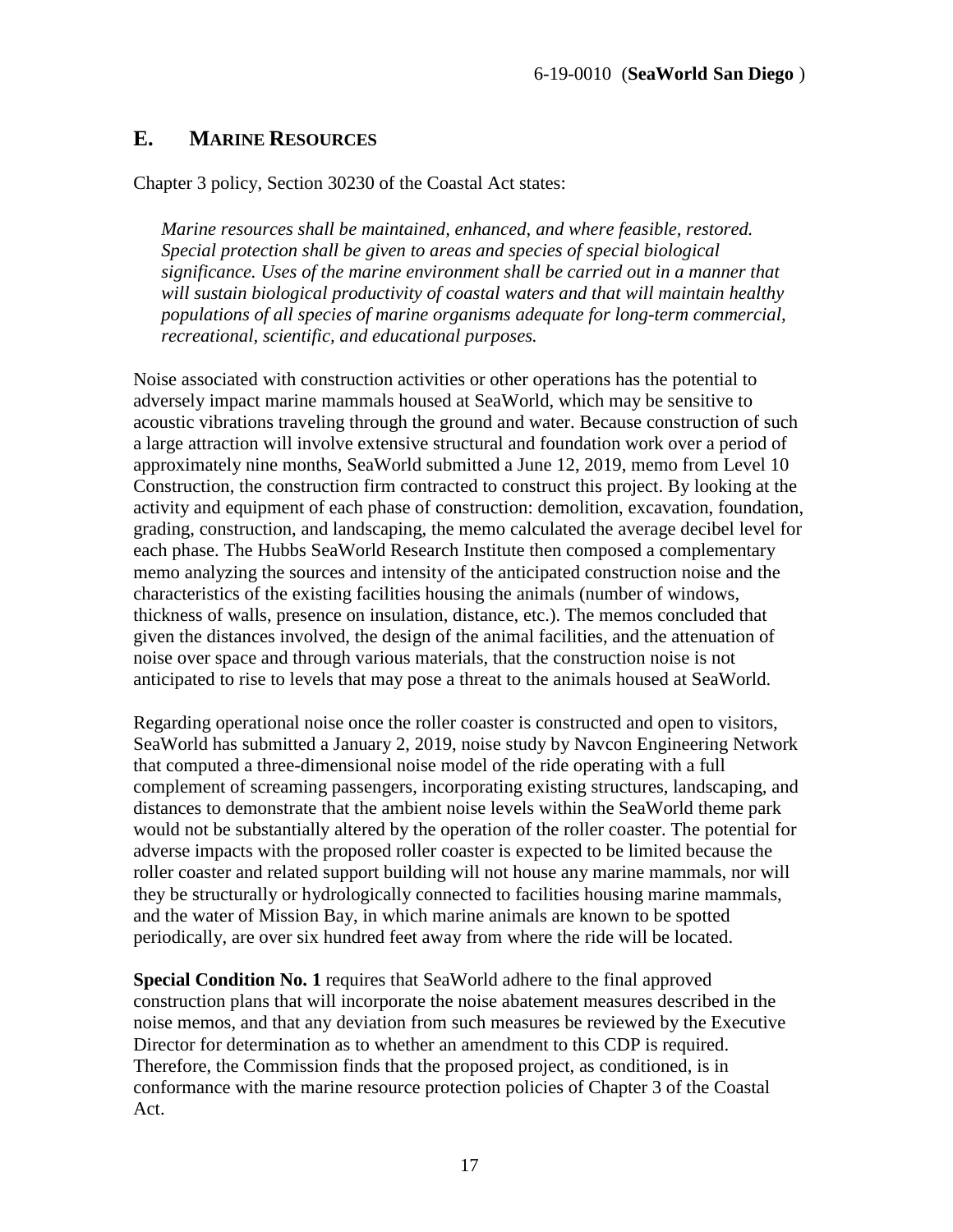### <span id="page-17-0"></span>**F. WATER QUALITY AND HAZARDS**

Section 30230 of the Coastal Act states:

*Marine resources shall be maintained, enhanced, and where feasible, restored. Special protection shall be given to areas and species of special biological significance. Uses of the marine environment shall be carried out in a manner that will sustain biological productivity of coastal waters and that will maintain healthy populations of all species of marine organisms adequate for long-term commercial, recreational, scientific, and educational purposes.* 

Section 30231 of the Coastal Act states:

*The biological productivity and the quality of coastal waters, streams, wetlands, estuaries, and lakes appropriate to maintain optimum populations of marine organisms and for the protection of human health shall be maintained and, where feasible, restored through, among other means, minimizing adverse effects of waste water discharges and entrainment, controlling runoff, preventing depletion of ground water supplies and substantial interference with surface water flow, encouraging waste water reclamation, maintaining natural vegetation buffer areas that protect riparian habitats, and minimizing alteration of natural streams.* 

Section 30253 of the coastal act states in relevant part:

*New development shall do all of the following:* 

 *(a) Minimize risks to life and property in areas of high geologic, flood, and fire hazard.* 

*(b) Assure stability and structural integrity, and neither create nor contribute significantly to erosion, geologic instability, or destruction of the site or surrounding area or in any way require the construction of protective devices that would substantially alter natural landforms along the bluffs and cliffs.*

*[…]*

#### Storm water Runoff, Discharge, and Intake

The federal Clean Water Act (CWA) requires states to identify and make a list of surface water bodies that are polluted. These water bodies, referred to in law as "water quality limited segments," do not meet water quality standards even after discharges of wastes from point sources have been treated by the minimum required levels of pollution control technology. States are required to compile these water bodies into a list, referred to as the "Clean Water Act Section 303(d) list of Water Quality Limited Segments." States must also prioritize the water bodies on the list and develop Total Maximum Daily Loads (TMDLs) to improve water quality. At the time of the adoption of SeaWorld's National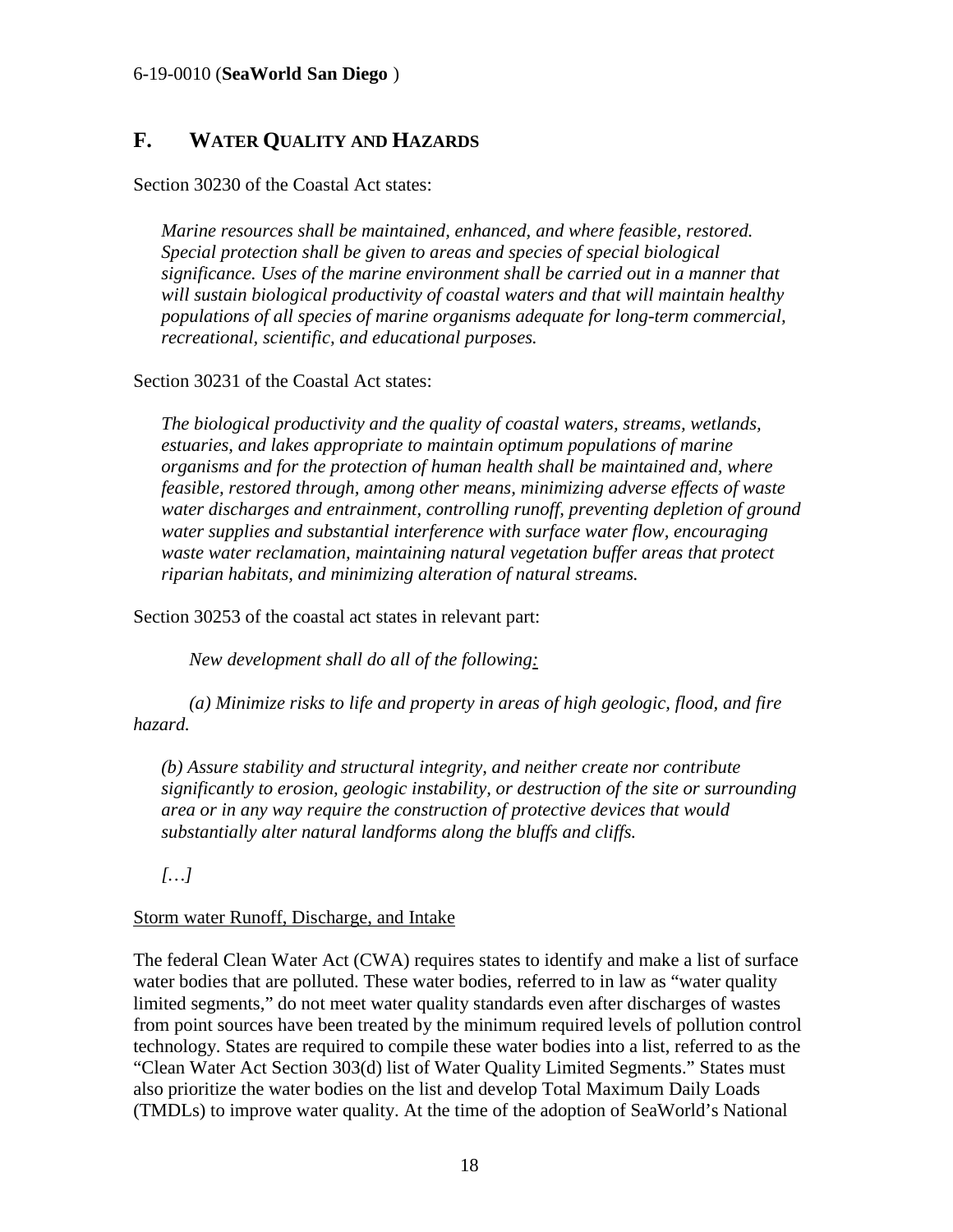Pollutant Discharge Elimination System (NPDES) permit in June 2011, Mission Bay was listed on the 303(d) list of impaired water bodies as impaired because of bacteria, lead, and eutrophication.

The combined storm water and waste water discharge from SeaWorld San Diego's treatment plants are overseen by the San Diego Regional Water Quality Control Board (RWQCB) under Order No. R9-2011-0032, NPDES No. CA107336. The NPDES permit includes specified discharge limits along with a required monitoring and reporting program. As part of the monitoring program, SeaWorld collects treatment plant discharge samples on a daily, weekly, quarterly, and annual basis for a variety of constituents, toxicity, and in-situ observations that may impact water quality. This data is summarized in an annual report submitted to the RWQCB along with supporting data via the California Integrated Water Quality System database.

On April 14, 2005, the RWQCB approved an NPDES permit for SeaWorld, setting forth the water treatment criteria for the subsequent five years. This permit was renewed by the RWQCB in June, 2011, and SeaWorld was issued a new NPDES permit that became effective August 1, 2018 (R9-2018-0004). Sampling locations for monitoring are the intake and effluent outfalls of both the east and west treatment facilities, enabling the determination of the quality of Mission Bay water prior to any filtering, as well as the final quality of any discharge prior to entering Mission Bay. Additionally, the status of the receiving water is analyzed with samples taken 3,000 feet from the discharge points.

As with all structural development in Mission Bay Park, storm runoff from SeaWorld San Diego enters into the adjacent Mission Bay. To address water quality concerns, SeaWorld constructed two on-site treatment facilities that have been operational since October 1991. Conceived initially to address the treatment of used aquarium water, these facilities are subject to a NPDES permit and were ultimately designed with enough capacity to treat the entire leasehold and future planned leasehold improvements. The NPDES permit requires weekly sampling of coliform, chlorine, and acidity of the effluent, which discharges into Mission Bay, and semiannual monitoring of solids, turbidity, grease, and oil. Although designed primarily for the treatment of used aquarium water, these facilities also treat surface runoff from the developed park area and the improved parking lots before discharging into Mission Bay. The remainder of the parking lot runoff enters the municipal storm drain system, which is outfitted with low-flow interceptors. During more intense storm events, the nearest storm drain discharges directly into Mission Bay in the Perez Cove area, near the Waterfront Stadium (the westernmost point of SeaWorld).

The current park layout includes a series of storm water and catchment areas that convey water to either SeaWorld's Western Wastewater Treatment Plant or the Eastern Wastewater Treatment Plant. The main visitor parking lot drains southerly to the municipal storm water system. The two treatment plants are used to treat the collected outfall discharge from storm water sources, landscape irrigation runoff, and various industrial activity wastewater from exhibit pools and aquaria. Because the proposed ride and support buildings will be located in an already developed part of the park, and will replace what is currently impermeable pavement with a mix of walkways, structures, and landscaping, the amount of impermeable surface will decrease. In addition, the volume of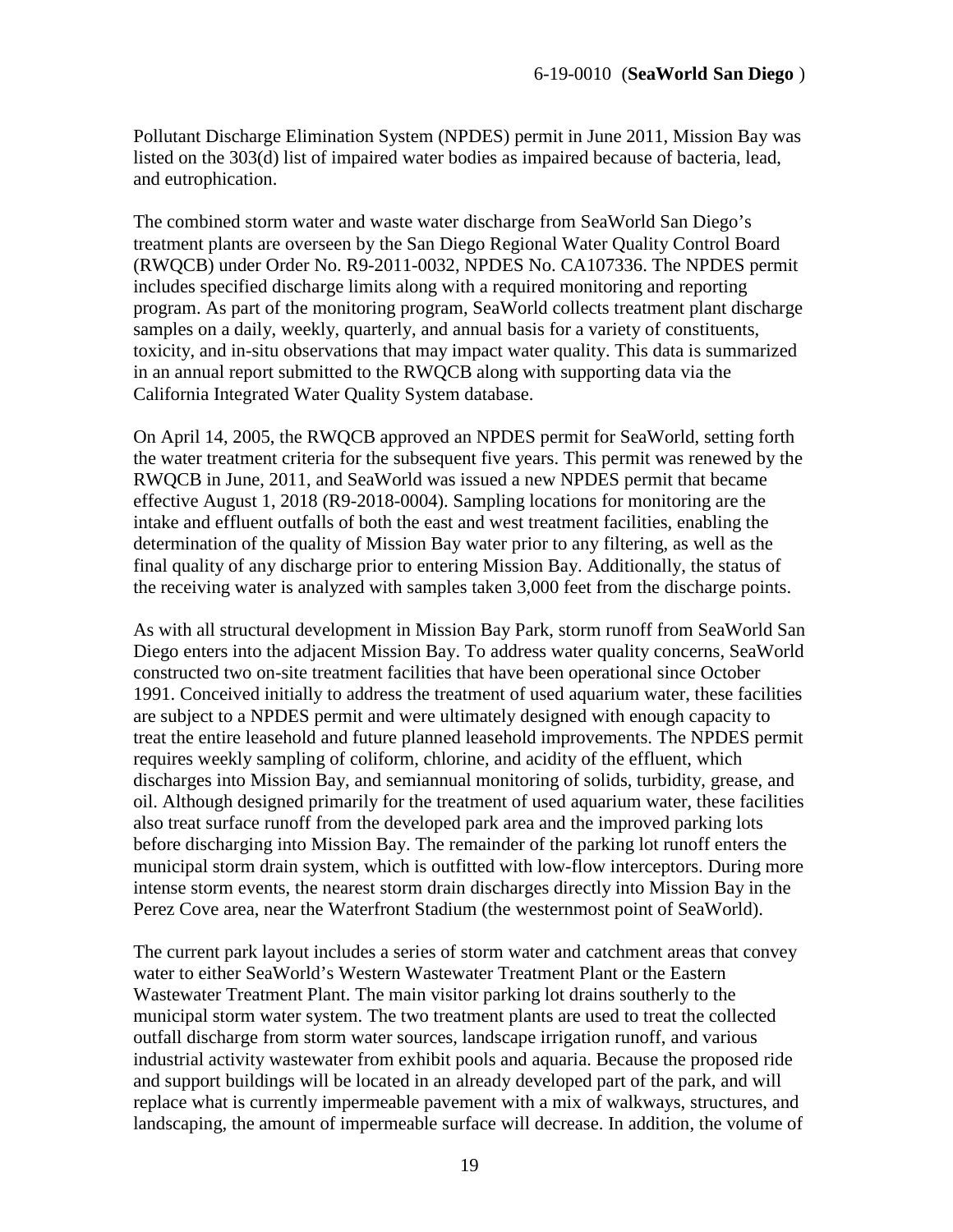influent and effluent will not substantially increase, will still be within the existing RWQCB permit limits, and will not require amendments to those permits. SeaWorld also has two backup generators, one each at the west and east treatment facilities, to ensure that treatment plants are operable during extended power outages.

In addition, SeaWorld has a Best Management Practices (BMP) program in place to control non-point sources of pollution during its day-to-day operations. In the past, concerns have been raised regarding SeaWorld's land and water operations with respect to maintaining optimum water quality. In particular, the manner in which surface runoff from the parking lots is discharged has been raised as a significant issue. This issue was addressed in detail in review of the SeaWorld Master Plan, and SeaWorld's grading, drainage, erosion, and storm water requirements in that document were reviewed and found acceptable by the Commission's water quality staff. The proposed development is designed to tie into the park's existing storm water system. The subject proposal does not modify any of SeaWorld's existing water treatment, collection, or discharge facilities. These facilities currently process runoff from some of SeaWorld's paved parking lots and nearly all of its developed venues; this treatment will continue.

SeaWorld's internal water tanks and circulatory systems have a total capacity of approximately11,480,600 gallons, and has salt water intakes at three locations in Mission Bay: the west pier intake (near Waterfront Stadium and the marina), east pier intake (near Shark Encounter), and shark intake (near Shark Encounter). The two piers are screened on all sides with screens and nets and covered by the piers above them to limit the introduction of detritus or animals. The shark intake is a closed intake within an enclosed box filled with gravel to create an in-ground infiltration intake point.

The west intake consists of two pumps with a total capacity to pump up to 6.12 million gallons per day (mgd). The east intake consists of four pumps with a total capacity to pump 3.24 mgd. SeaWorld's NPDES permit allows the discharge of up to 9.36 mgd (million gallons per day) of treated industrial activity wastewater from exhibit pools and aquaria; intermittent flows during pool draining and cleaning operations, runoff from landscape irrigation; and facility wash downs. Storm water is discharged from the facility during rain events. Prior to discharge, all effluent is directed to either the East or West Effluent Treatment Facilities.

The park site as a whole is relatively flat, with elevation of the project site between twenty-two and twenty-four feet above mean sea level. Storm water is collected on site and conveyed via an underground pipe system, which includes various drop inlets and piping network directed toward the treatment plants. Filter fabrics are installed on all the storm water inlets that are not routed to either of the two onsite treatment plants, and for some of the larger storm water inlets throughout the park.

The wastewater treatment plants that capture storm water from the project site include a chlorination/de-chlorination treatment system, primarily for disinfection of the water from the tanks and storm water. The wastewater is screened via one-inch screens and diversion chambers that transfer the water to chlorine contact chambers. Sodium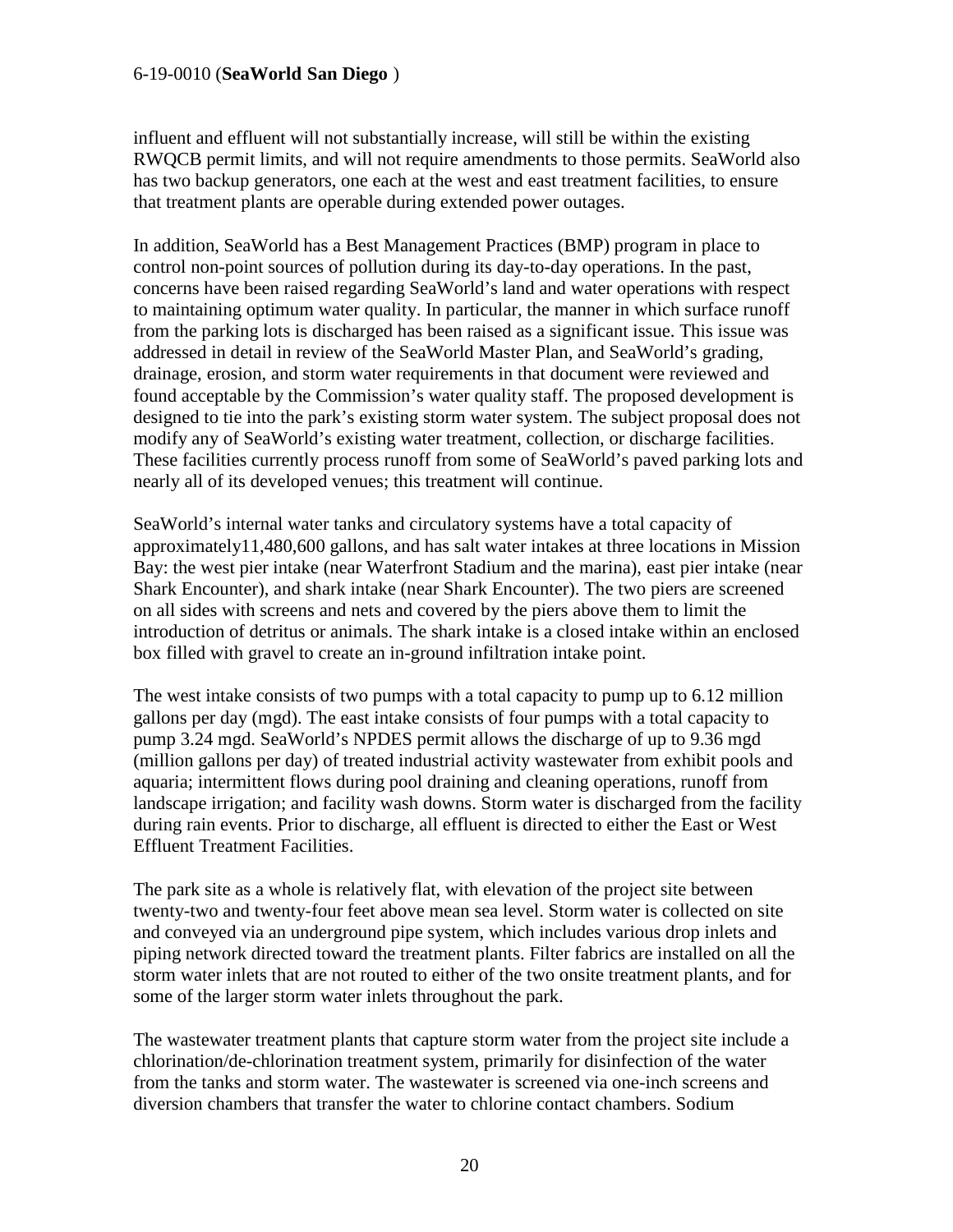hypochlorite is injected at three pre-chlorination points in the collection system prior to the contact chamber.

Once disinfected, residual chlorine is neutralized by injection of sodium sulfite into the discharge stream. The treated, de-chlorinated water is then discharged to Mission Bay form the Western Wastewater Treatment Plant through what the RWQCB identifies as Discharge Point No. 002. This discharge point has a maximum discharge rate of 6.12 million gallons per day (the western and eastern discharge points can discharge up to 9.36 million gallons a day in aggregate) of treated industrial activity wastewater from exhibit pools and aquaria; intermittent flows during pool draining and cleaning operations; runoff from landscape irrigation; and facility wash down water.

Though SeaWorld can discharge 6.12 million gallons a day, it has historically been well below that discharge rate. During 2014, daily flows at the west and east treatment facilities averaged 2.334 and 1.600 mgd, respectively. The highest daily flow during that period was 2.864 million gallons a day for the Western Wastewater Treatment Plant, and total flows for both west and east discharge points ranged from 3.208 million gallons a day to 4.471 million gallons a day, and averaged 3.934 million gallons a day during 2014.

The 2.4-acre site of the proposed Mako roller coaster and one support building is located within a developed portion of the theme park area, east of the Atlantis splash down ride and south of the Wild Arctic facility. **Special Condition No. 1** requires SeaWorld to submit drainage plans demonstrating that runoff from the show will enter the existing storm water treatment system described and permitted above and not directly enter the waters of the bay. Thus, because SeaWorld has an extensive water treatment system to handle surface runoff, which is monitored under a thorough permitting regimen that has identified minimal water quality violations, the proposed development, as conditioned, will not cause adverse impact to the water quality of adjacent Mission Bay.

### Landfill

The southeastern-most parking area of SeaWorld leasehold is underlain by a portion of the inactive Mission Bay Landfill. The City of San Diego operated the landfill from approximately 1952 until 1959. The landfill reportedly accepted municipal solid waste and some liquid industrial wastes (including acids, alkaline solutions, solvents, and paint wastes). The U.S. EPA estimates that up to 737,000 gallons of industrial wastes may have been disposed at the landfill during its operation. After closure of the landfill, dredged material from Mission Bay (consisting of mostly fine-grain material) was placed on top of the former landfill surface to a depth of approximately fifteen feet. A portion of the site is currently paved with a chip-seal paving surface, which allows for diffusion of landfill gases while remaining impervious to water infiltration. Because the proposed development site is adjacent to the historic buried landfill and involves the excavation soil for the foundation work, the potential for contamination or human health impacts associated with the project have been reviewed.

When the SeaWorld Master Plan Update and the subsequent Journey to Atlantis splashdown ride were being proposed to the Commission, several investigations of the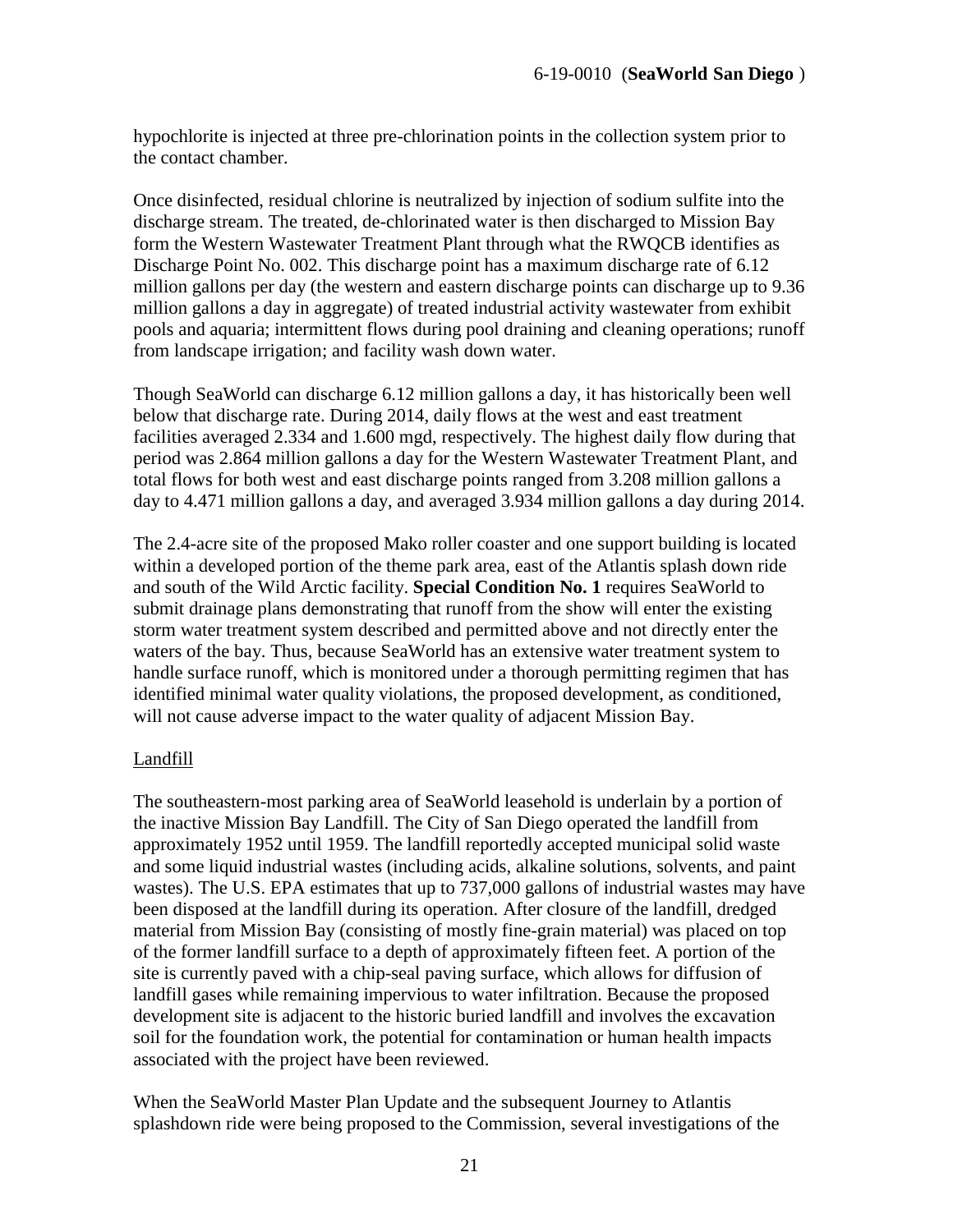landfill were conducted to evaluate the extent of potential chemical contamination. Samples for chemical analysis were collected from soils, surface water, sediments, and groundwater from the landfill and surrounding areas. Investigations detected a number of chemicals in onsite soils and groundwater including heavy metals, volatile and semivolatile organic compounds, and chlorinated pesticides. In 1985, the Regional Water Quality Control Board (RWQCB) adopted Order No. 85-78, which required, among other things, routine monitoring of groundwater, surface water, and sediments from Mission Bay and the San Diego River. In addition to routine monitoring, several additional soil and groundwater investigations were conducted in and around the landfill through 1997. The results of these investigations and continued routine monitoring indicated that low levels of chemicals were detected in soils and groundwater beneath and adjacent to the landfill. According to the RWQCB, these low levels of chemicals did not represent a significant threat to public health or the environment. Furthermore, the California Department of Toxic Substances Control (DTSC) and the U.S. EPA previously evaluated the site in 1987 and 1993, respectively, and determined that the site did not pose a significant threat. Moreover, although the Mission Bay Landfill was considered for listing on the EPA's s Superfund National Priorities List in the early 1990's, it was determined that the site did not qualify for inclusion on the list.

Starting in the early 2000's, the City of San Diego conducted a multi-year investigation of the landfill to determine constituents, boundaries, and any potential leakages of the Mission Bay Landfill. The City also convened a Technical Advisory Committee (TAC), consisting of representatives of environmental organizations, the RWQCB, the state university system, the medical profession, and the community, as well as members of the City's Solid Waste department, who acted as staff to the committee. The TAC was primarily charged with determining the physical extent of the landfill, identifying its contents to the best degree possible through searches of old records, identifying the current chemical makeup up the landfill, and analyzing any potential risks to public health and safety.

The TAC's findings were documented in a final report in September, 2006. It summarized the technical investigations that had been conducted, which identified the landfill's constituents and any potential hazards. The study concluded that the landfill boundaries were slightly larger than previously thought, but that no leaking of toxic materials was occurring, and no significant public hazard existed. The only remediation identified in the report was to increase the soil cover on a portion of the landfill located well away from the SeaWorld site. The City's Landfill Local Enforcement Agency (LEA), which regulates all development within 1,000 feet of any landfill, had determined that paving over the landfill would not adversely affect the landfill itself, nor pose an increased risk to the public. The Commission's water quality staff reviewed the TAC's findings at the time and concluded that no new or different concerns with respect to water quality were identified.

The RWQCB continues to be the lead agency for oversight for water quality issues at the Mission Bay Landfill. The City of San Diego continues to monitor the site in accordance with RWQCB Order 97-11, General Waste Discharge Requirements for Post-Closure Maintenance of Inactive Nonhazardous Waste Landfills. Routine monitoring has detected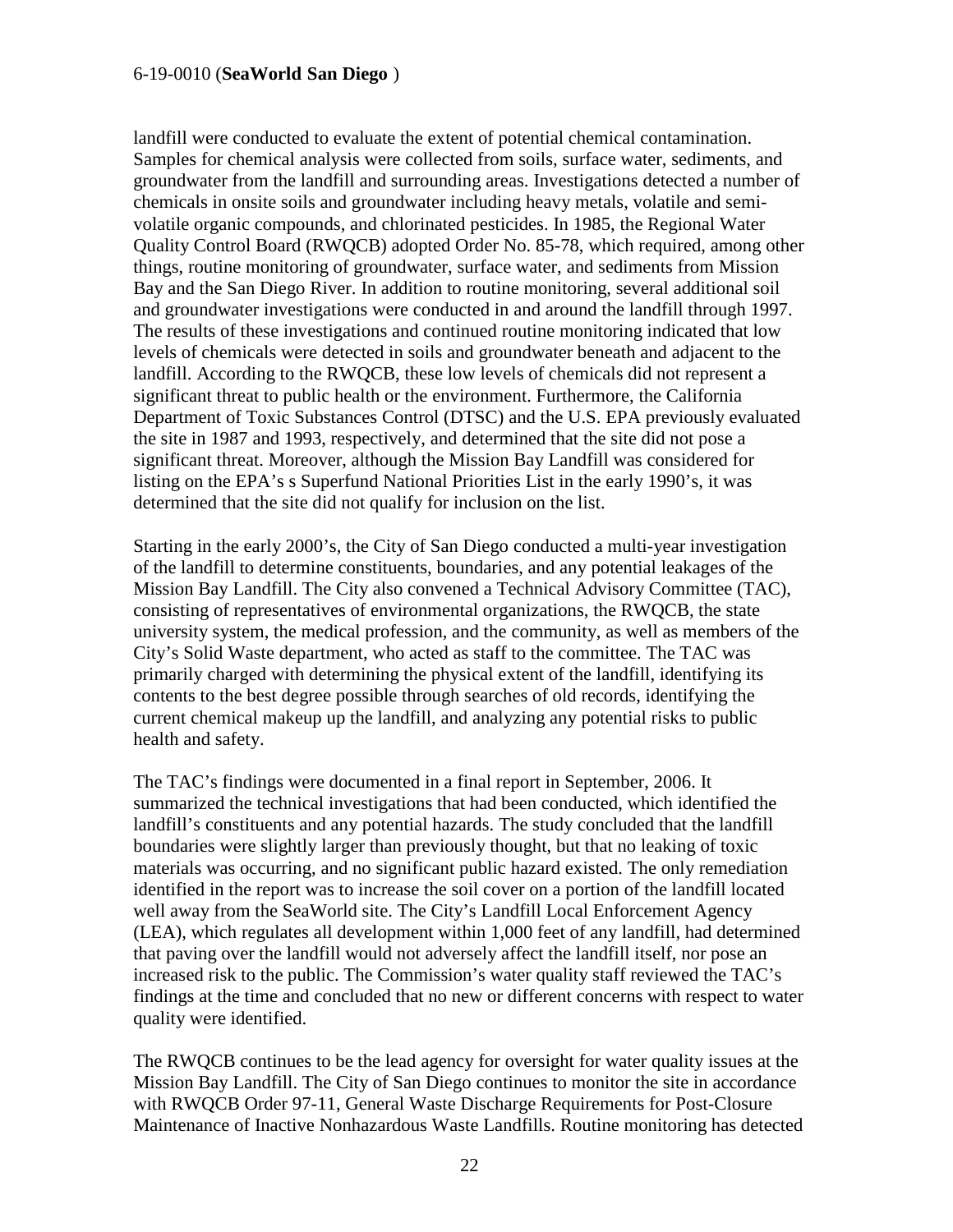low levels of several chemical constituents in groundwater beneath and adjacent to the site. However, the concentrations of these chemicals have been well below any of the established action levels identified by the RWQCB, and do not appear to represent a significant threat to public health or the environment. The site is currently in compliance with the requirements of the City of San Diego Solid Waste, the RWQCB, and the California Integrated Waste Management Board.

Public comments related to the presence of contaminants in groundwater beneath the landfill and the potential for migration of these chemicals offsite were submitted to the Commission in 2002 and 2003, when the Commission approved the splashdown ride and subsequently denied a revocation request regarding that approval. The Commission's water quality staff reviewed the available monitoring data at that time regarding groundwater conditions at the Mission Bay Landfill. Commission staff concluded that the data supported the determination by the regulatory agencies overseeing the landfill that the low levels of chemicals detected did not represent a significant threat to public health or the environment. The same public comments had already been submitted during the comment period for the *Draft Environmental Impact Report for the Proposed Sea World Master Plan Update (EIR),* dated March 12, 2001. Those comments and related issues were fully and adequately analyzed by the lead agency in the Final EIR (certified by the San Diego City Council on July 10, 2001).

Public comments with accompanying data were also submitted on January 22, 2002. Those comments attempted to relate the Maximum Contaminant Levels (MCLs) and the California Toxics Rule (CTR). Both of those regulations establish water quality standards for either sources of drinking water (MCLs) or Toxics Standards for Inland Surface Waters, Enclosed Bays, and Estuaries of California. The 2002 comments related to soil samples, not water samples, and therefore did not apply to either MCLs or the CTR. The data presented was insufficient to draw any conclusions about potential migration to surface or groundwater or about the levels at which the chemicals may be present in surface or groundwater. Furthermore, the concentrations detected were low, and not atypical of those found in background soils in urban areas. A comparison of those heavy metals and organic compounds detected in the soil samples to the U.S. EPA Region 9's Preliminary Remediation Goals for either residential soils or soil screening levels for Migration to Ground Water, show they were substantially (two to four orders of magnitude) below levels which would require action.

The location of the proposed Mako roller coaster abuts the western boundary of the mapped landfill. While the City has in the past indicated that the exact limits of the landfill have not been defined, in the past, numerous soil borings have been made in and around the landfill, providing a basis for some understanding of the limits of the stored waste. When the splashdown ride was constructed approximately five hundred feet northwest of the outer limits of the landfill's historic leasehold, a geotechnical investigation of that site was conducted with eight soil borings, and no trash or other landfill contents were encountered. Review by the Commission's staff geologist at the time of the geotechnical survey of the South Shores Area – the area where the historic Mission Bay Landfill was located and which was later developed in the 1980's as a separate public improvement to Mission Bay Park – and the geotechnical investigation of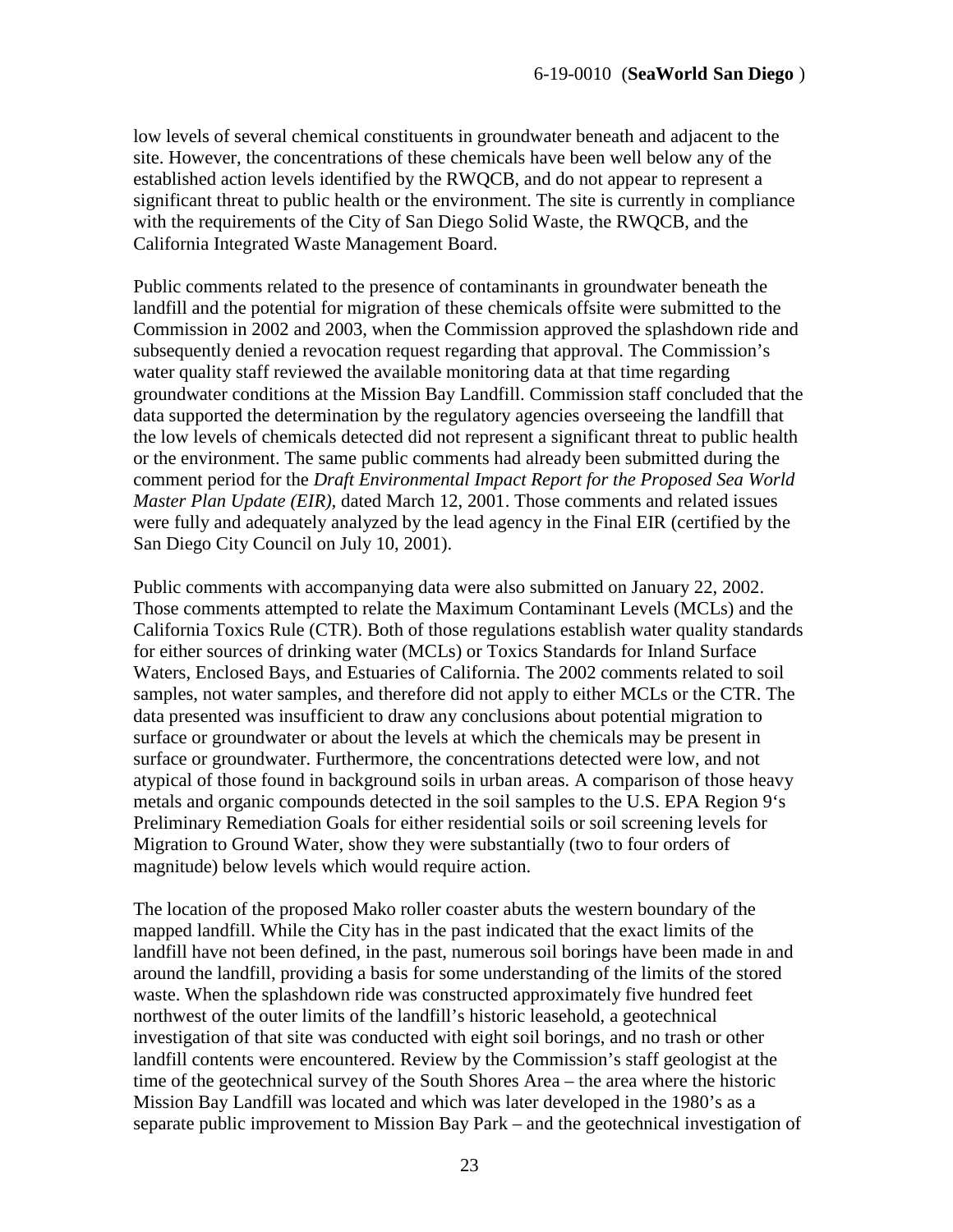the splashdown site was determined to be sufficient to conclude with a high level of confidence that the landfill does not extend beneath the splashdown site. In addition, no illegal levels of ground water contamination were found at the splashdown site. The groundwater evidence further suggested that the hazardous wastes that almost certainly do exist within the landfill itself have not migrated into the area of the splashdown ride. High levels of methane and hydrogen sulfide are associated with the landfill, and it is possible, though very unlikely, that these gasses could migrate laterally along porous layers to the developed park area. However, there is no evidence that this has occurred to date, and no such migration of hazardous gasses has ever been reported during any earthquake.

Because the proposed site for the Mako is adjacent to the western boundary of the buried landfill, SeaWorld met with the City's LEA in October 2018 and was instructed that, if suspect material was encountered during the geological borings to be conducted for the geotechnical analysis, a full chemical analysis of the soil would need to be performed. No such suspect material was encountered in the borings, and the City's LEA has not instructed SeaWorld to take further action at this time.

Despite the above studies, in the past, members of the public have presented to the Commission photographic evidence, including historic aerials of the Mission Bay Park area spanning the years 1941 to 1958 (including World War II, post-war periods, and the years the landfill was known to be in active, formal use), to support claims that the landfill has migrated under SeaWorld. Several of these earlier photos indicated that some type of ground disturbance occurred west of the identified landfill site and well within what would become the SeaWorld leasehold. This was many years before the identified landfill east of the site began operations in the early 1950's. However, the scale and quality of the photos makes it virtually impossible to determine with certainty what activity is taking place on the subsequent SeaWorld site.

Pre-existing uplands in this general location supported an airfield and racetrack, and possibly some military uses. During the same range of years, the land and channel portions of Mission Bay Park as a while were being created, and the San Diego River was being redirected and channelized. Large amounts of hydraulic materials were being dredged from the new river bed; these were placed to form the park's additional upland areas and islands. SeaWorld, South Shores, and Fiesta Island were the last parts of the park to be fully formed. Dredging and fill activities continued in these locations after they had ceased elsewhere in the park, right through the official landfill years and into early 1960's. Whether the activities seen in the earlier photos show land disturbed by dumping or land disturbed by dredge and fill operations is very difficult to say and may never be fully resolved.

Thus, the Commission has previously found the more compelling evidence to be the laboratory results of the various geotechnical, soil, air, and groundwater studies taken over several years. Although it is clear from the pictures that some sort of activity occurred in the area that is now SeaWorld, there is no evidence that any toxic or hazardous materials underlie the splashdown site, let alone the remainder of the park. Excavations for the splashdown ride's foundations extended to a depth of  $25 - 30$  feet.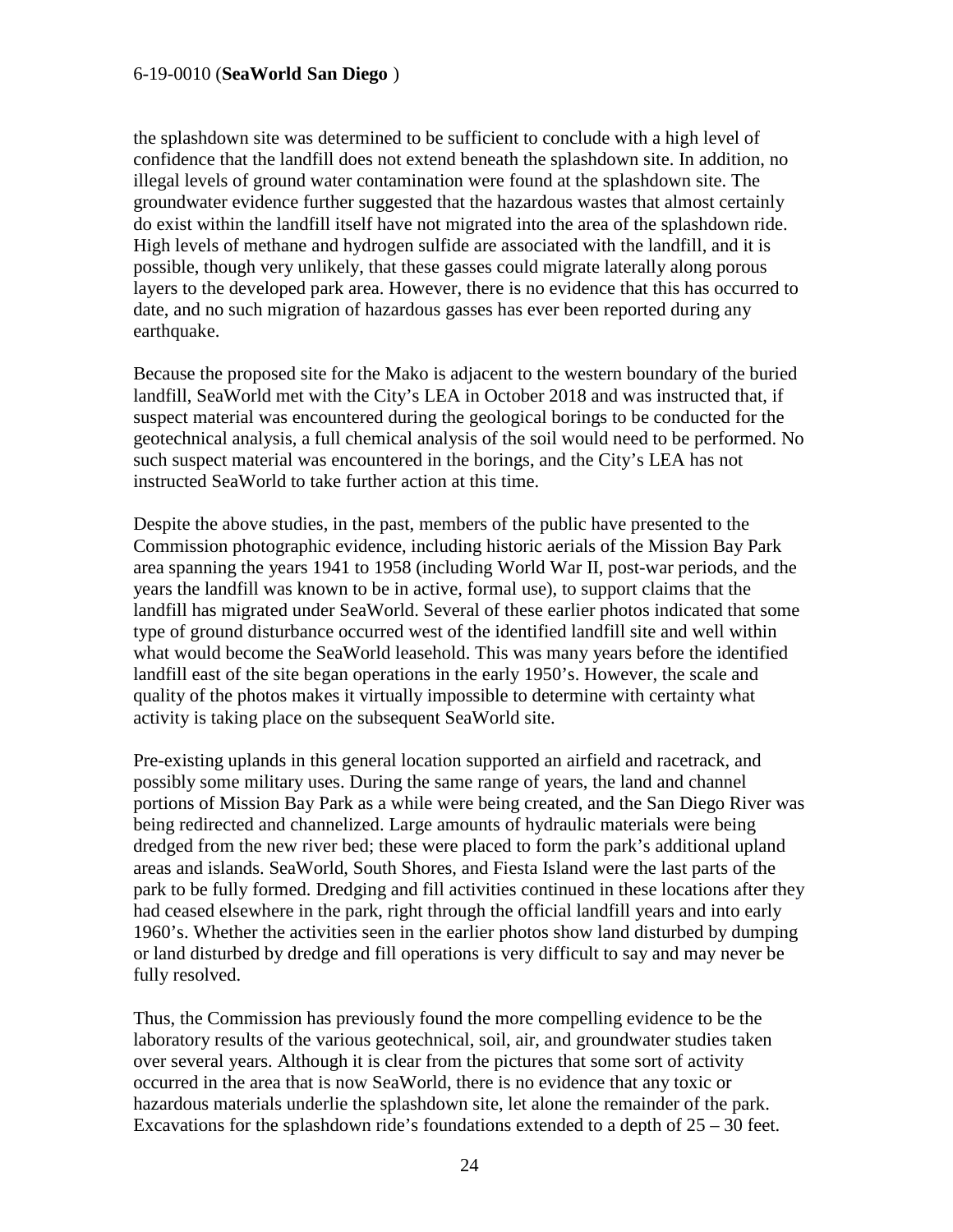Although mechanical and hydraulic fill materials were encountered, waste and landfill debris were not.

Related to the landfill monitoring, there are five methane monitors located in the buildings of the Journey to Atlantis splashdown ride, which are inspected monthly and annually calibrated. In the past, SeaWorld has provided a copy of its April 2015 letter to the City of San Diego Local Enforcement Agency and Environmental Services Department, citing the most recent periodic landfill gas monitoring data associated with the Journey to Atlantis Soil Gas Probes. SeaWorld utilizes monitoring equipment to sample the vapor wells to sample for targeted constituents associated with landfill gases. The soil gas probes sample for carbon dioxide, oxygen, methane, and hydrogen sulfide. The April, 2015 report indicates that all trace gases were below the reporting levels that would indicate potential risk to human health or the environment.

As part of the Mako application, SeaWorld submitted the most recent monitoring records, dated December 13, 2018, indicating that there has been no alarm activation of the nearby monitoring wells located on the Journey to Atlantis and elsewhere in the park from detection of unsafe levels of methane; all monitored levels of carbon dioxide, oxygen, methane, and hydrogen sulfide were within legally acceptable levels. Because the proposed Mako roller coaster will be completely above grade and not have a basement area or subterranean space, unlike is found at Journey to Atlantis, the San Diego LEA is not requiring that monitoring wells be installed with the project. However, there is an existing monitoring well that will be located immediately adjacent to the project site on the south, in the direction of the buried landfill.

Furthermore, because the groundwater table is fairly shallow on the SeaWorld leasehold, the RWQCB requires that monthly dewatering testing and reporting be done for dewatering activities in SeaWorld, such as with the past Manta roller coaster attraction, and would include the Mako roller coaster. These reports record the initiation and termination of dewatering activities, as well as the quantity of dewatering, and analysis of the constituents contained in the water itself.

#### Geologic Hazard

A September 26, 2018 Christian Wheeler Preliminary Geotechnical Investigation indicates that the soils at the site – which consist of substantial amounts of fill – are susceptible to liquefaction in the event of a major earthquake on the Rose Canyon Fault (1.5 miles from the site), producing liquefaction-induced settlement of approximately five inches. However, the investigation found the proposed site to be suitable to support the roller coaster provided the recommendations contained in the report – strengthening existing soils through deep soil mixing (i.e. mixing grout slurry into the soil) and utilizing a mat foundation – are incorporated into the final construction. These measures are incorporated into SeaWorld's proposed development, **Special Condition No. 1** requires SeaWorld to adhere to final plans substantially conforming to the approved plans. **Special Condition No. 4** requires any spoil material exported from the site to be disposed of in a legal site outside of the coastal zone. Thus, the site can be found geologically suitable for the proposed development.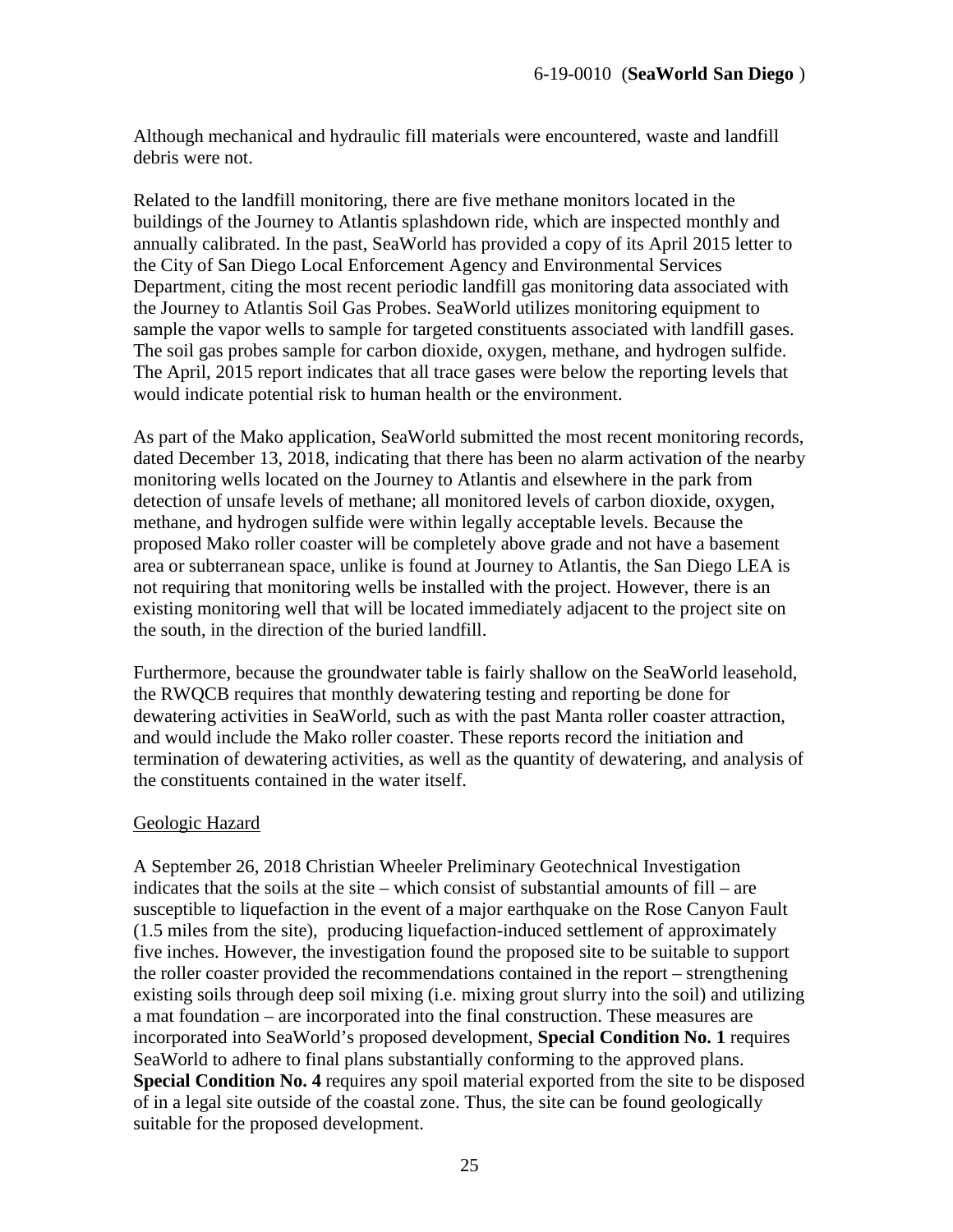In conclusion, the water quality data submitted both for the current proposal as well as past developments approved by the Commission, in conjunction special conditions regulating water quality and geologic hazard mitigation measures, means the proposed development will not adversely impact the water quality of coastal waters or increase geologic hazards, and is found in conformance with Chapter 3 of the Coastal Act.

### <span id="page-25-0"></span>**G. LOCAL COASTAL PLANNING**

Section 30604(a) also requires that a coastal development permit shall be issued only if the Commission finds that the permitted development will not prejudice the ability of the local government to prepare a Local Coastal Program (LCP) in conformity with the provisions of Chapter 3 of the Coastal Act. In this case, such a finding can be made.

Mission Bay Park is primarily unzoned. As a whole, Mission Bay Park is a dedicated public park, and SeaWorld is designated as "Lease Area" in the certified Mission Bay Park Master Plan. The subject site is located within the City of San Diego in an area of deferred certification, where the Commission retains permit authority and Chapter 3 of the Coastal Act remains the legal standard of review. As conditioned, the proposed development is consistent with Chapter 3 of the Coastal Act, and thus, approval of the development, as conditioned, will not prejudice the ability of the City of San Diego to implement its certified LCP for the Mission Bay Park segment.

### **H. CALIFORNIA ENVIRONMENTAL QUALITY ACT**

Section 13096 of the Commission's Code of Regulations requires Commission approval of Coastal Development Permits to be supported by a finding showing the permit, as conditioned, to be consistent with any applicable requirements of the California Environmental Quality Act (CEQA). Section 21080.5(d)(2)(A) of CEQA prohibits a proposed development from being approved if there are feasible alternatives or feasible mitigation measures available which would substantially lessen any significant adverse effect which the activity may have on the environment. A certified Environmental Impact Report (EIR 99-0618) was produced in 1999 in conjunction with the current SeaWorld Master Plan Update. Although the EIR for the Master Plan does not directly include this specific project, the EIR addresses the relevant impacts created by the project, such as visual impacts, traffic impacts, geologic hazards, noise impacts, water quality, and water conservation. The City of San Diego is the lead agency for the purposes of CEQA, and the City determined that because the 1999 EIR contemplated the type of impacts that the proposed project could produce and that the EIR recognized that SeaWorld would periodically update its attractions, then per CEQA guidelines Section 15162 the project was consistent with EIR No. 99-0618 and a new, project-specific EIR was not required.

The proposed project has been conditioned in order to be found consistent with the Chapter 3 policies of the Coastal Act. Mitigation measures, including conditions addressing final construction plans, coloring, and lighting parameters will minimize all adverse environmental impacts. As conditioned, there are no feasible alternatives or feasible mitigation measures available which would substantially lessen any significant adverse impact which the activity may have on the environment. Therefore, the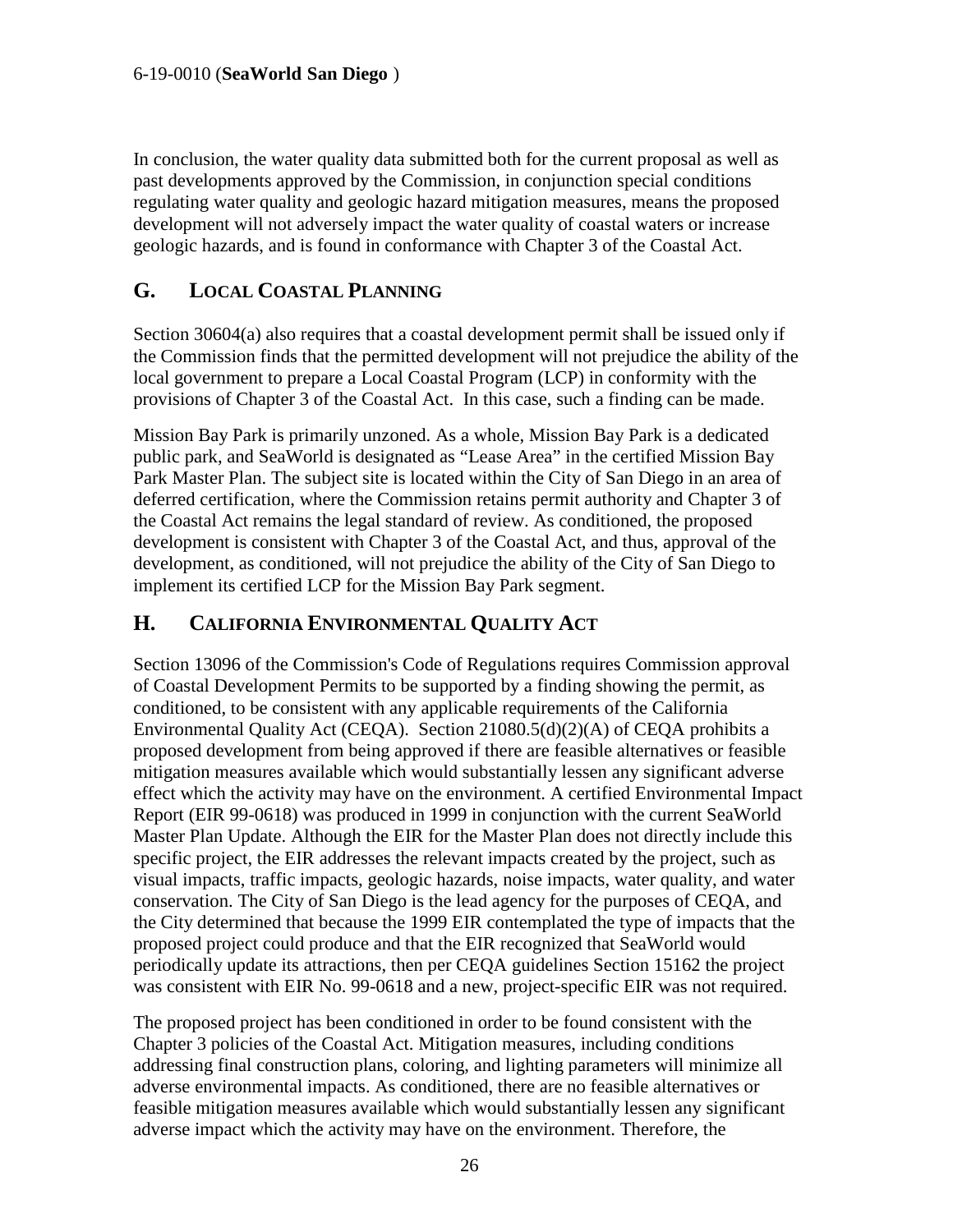Commission finds that the proposed project is the least environmentally-damaging feasible alternative and can be found consistent with the requirements of the Coastal Act to conform to CEQA.